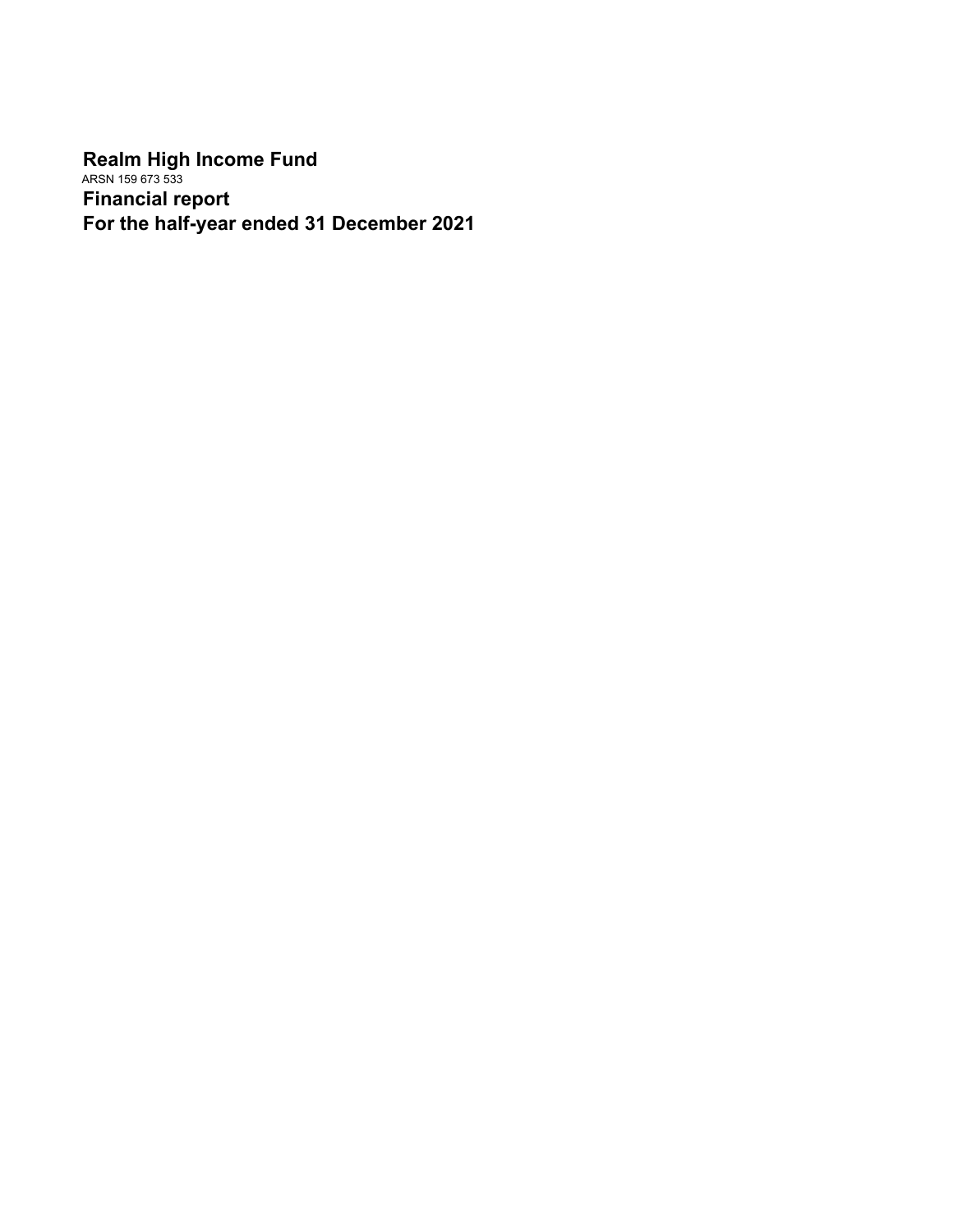# **Index to the Financial Statements**

|                                                                                                         | Page           |
|---------------------------------------------------------------------------------------------------------|----------------|
| Directors' Report                                                                                       | $\overline{2}$ |
| Auditor's Independence Declaration                                                                      | 5              |
| Independent Auditor's Report                                                                            | 6              |
| <b>Directors' Declaration</b>                                                                           | 8              |
| Statement of Profit or Loss and Other Comprehensive Income for the half-year ended 31 December 2021     | 9              |
| Statement of Financial Position as at 31 December 2021                                                  | 10             |
| Statement of Changes in Equity for the half-year ended 31 December 2021                                 | 11             |
| Statement of Changes in Net Assets Attributable to Unitholders for the half-year ended 31 December 2021 | 12             |
| Statement of Cash Flows for the half-year ended 31 December 2021                                        | 13             |
| Notes to the Financial Statements                                                                       |                |
| 1. General Information                                                                                  | 14             |
| 2. Adoption of New and Revised Accounting Standards                                                     | 14             |
| 3. Summary of Significant Accounting Policies                                                           | 14             |
| 4. Investments in Financial Instruments                                                                 | 16             |
| 5. Net Assets Attributable to Unitholders                                                               | 18             |
| 6. Commitments and Contingencies                                                                        | 19             |
| 7. Subsequent Events                                                                                    | 19             |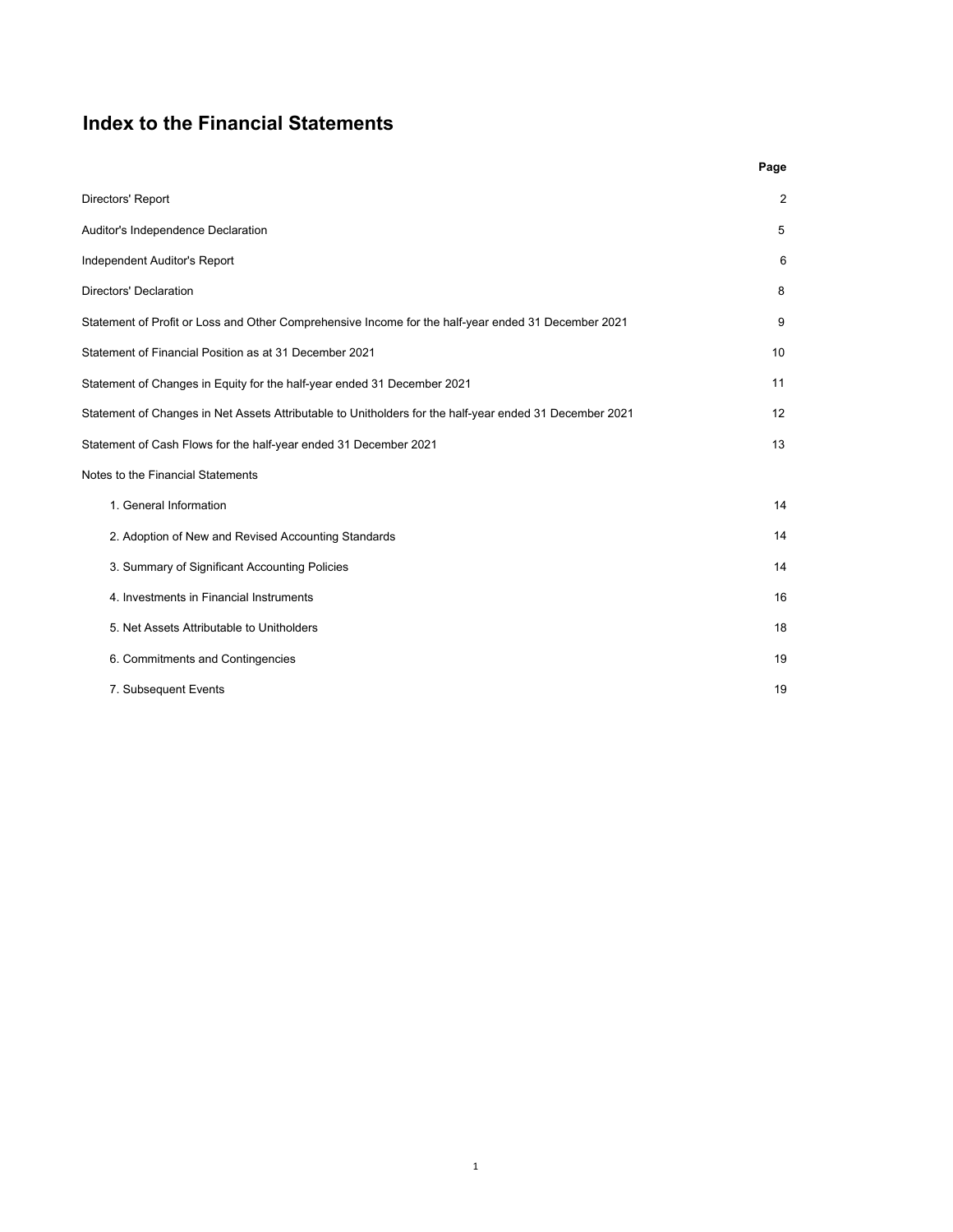# **Directors' report**

The directors of One Managed Investment Funds Limited (ABN 47 117 400 987; AFSL 297 042) ("OMIFL" or the "Responsible Entity"), the responsible entity of Realm High Income Fund (ARSN 159 673 533) ("RHIF" or the "Fund") submit their report together with the financial report for the Fund for the half-year ended 31 December 2021.

## **Responsible Entity**

The registered office and principal place of business of the Responsible Entity is Level 16, Grosvenor Macquarie Tower, 1 Farrer Place, Sydney NSW 2000.

## **Information about the Directors and Senior Management**

The names of the directors and company secretaries of the Responsible Entity, in office during the financial half-year are:

| Name                | Title                                           |
|---------------------|-------------------------------------------------|
| <b>Frank Tearle</b> | <b>Executive Director and Company Secretary</b> |
| Sarah Wiesener      | <b>Executive Director and Company Secretary</b> |
| Michael Sutherland  | Executive Director                              |

# **Principal Activities**

The Fund is a registered managed investment scheme, constituted and domiciled in Australia.

The Fund was constituted on 25 July 2012, registered as a managed investment scheme on 10 August 2012 and commenced operations on 26 September 2012.

The principal activity of the Fund during the half-year was to invest in accordance with the provisions of the Fund's Constitution and offer documents.

The Fund's primary emphasis is to invest in domestic investment grade asset-backed, bank-issued and corporate bonds. Notwithstanding this primary emphasis, the Fund may also invest in Commonwealth and State government securities, inflation linked securities, hybrid securities, revolving credit facilities, bank term deposits, international agency, supranational debt and derivatives. Derivatives can be used to implement investment decisions, including hedging, and as a risk management tool (such as managing the effect of interest rate or foreign currency movements). They may also be used to adjust or implement investment decisions and to gain, or avoid, exposure to a particular market rather than purchasing physical assets. In this regard, derivatives will only be used to gain exposures when they offer a more cost effective way of purchasing the underlying security. All derivative positions will be fully funded. No leverage is possible when fully exposing and backing the derivative position.

The Fund did not have any employees during the half-year.

There were no significant changes in the nature of the Fund's activities during the half-year.

# **Review and Results of Operations**

The performance of the Fund, as represented by the results of its operations, was as follows:

|                                     | 31 December<br>2021 | Half-year ended Half-year ended<br>31 December<br>2020 |
|-------------------------------------|---------------------|--------------------------------------------------------|
| Operating profit                    | 11.256.469          | 21,182,843                                             |
| Distributions paid and payable (\$) | 16,112,820          | 11,778,461                                             |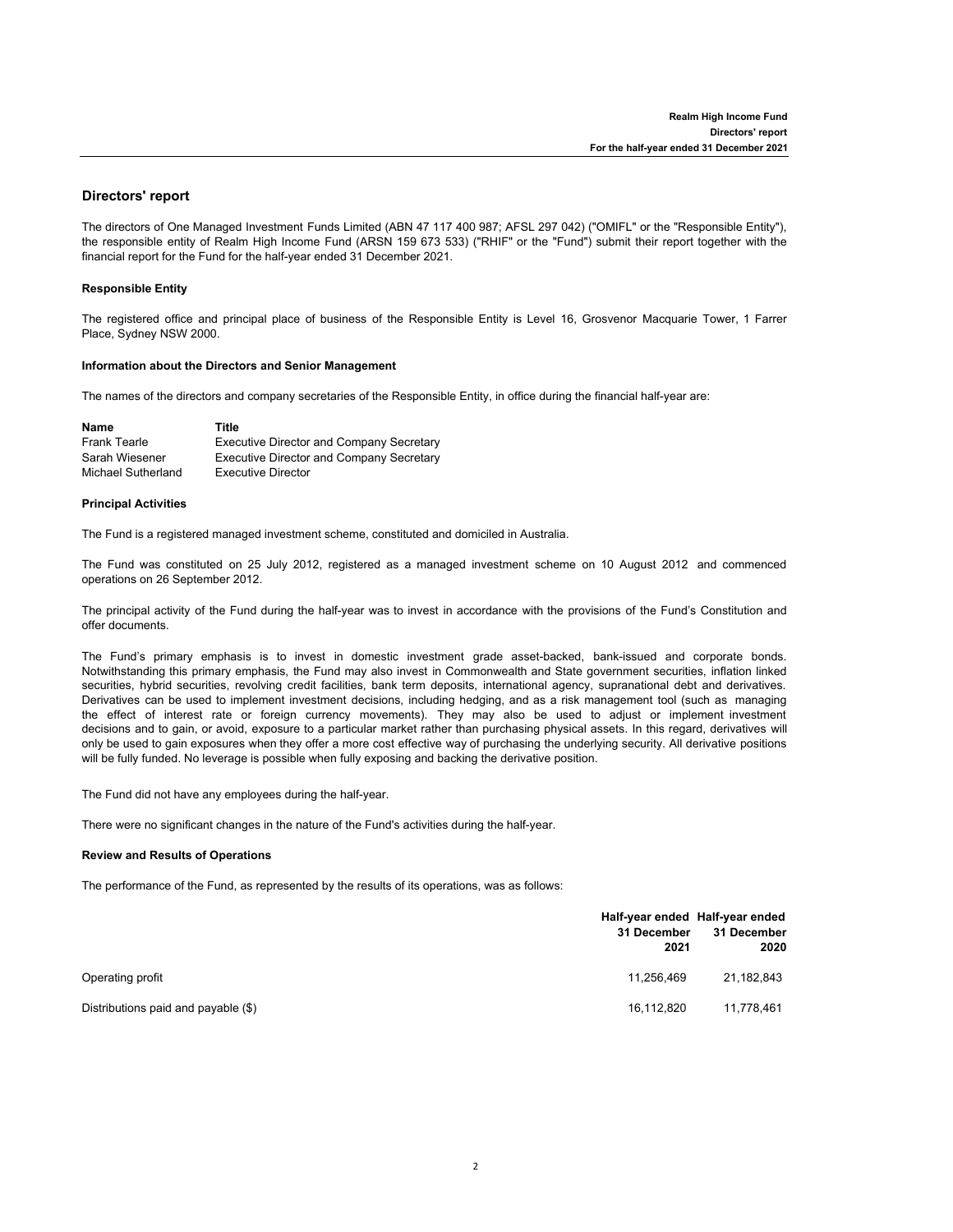# **Directors' report (continued)**

# **Review and Results of Operations (continued)**

# *Value of Assets and Units Issued*

The total value of the Fund's assets at 31 December 2021 was \$1,505,854,843 (30 June 2021: \$1,385,080,999). The following table shows the total number of units on issue as at 31 December 2021 and 30 June 2021.

|                        |                  | As at               |  |  |
|------------------------|------------------|---------------------|--|--|
|                        | 31 December 2021 | <b>30 June 2021</b> |  |  |
|                        | No. of Units     | No. of Units        |  |  |
| Ordinary Units         | 20.453.517       | 14.978.157          |  |  |
| <b>Wholesale Units</b> | 1,184,938,680    | 975.939.618         |  |  |
| <b>Adviser Units</b>   | 83.579.835       | 66.508.156          |  |  |
| mFund Units            | 24,421,665       | 22.578.441          |  |  |
| <b>Total Units</b>     | 1.313.393.697    | 1.080.004.372       |  |  |

# **Management Fees Paid and Payable to the Investment Manager**

The costs of providing Responsible entity, Investment management, custodian, administrative and registry services to the Fund are paid out of the management fees referred to below.

As stated in the Product Disclosure Statements, the Responsible Entity charges a management fee of 1.2% (including GST) of the gross asset value of the Fund referrable to Ordinary Units and 0.77% (including GST) of the gross asset value of the Fund referrable to Wholesale Units, MFund Units and Adviser Units. The fee accrues daily and is payable monthly in arrears out of the assets of the

Investment management fees are paid monthly in arrears to the investment manager of the Fund, Realm Investment Management Pty Ltd ("Investment Manager").

The following management fees were paid or payable out of the Fund's property during the half-year ended 31 December 2021:

- Management fees of \$4,733,609 (31 December 2020: \$2,843,991) were incurred during the half-year ended 31 December 2021.
- Management fees of \$840,893 (30 June 2021: \$661,906) were payable at 31 December 2021.

# **Changes in State of Affairs**

Fund.

The Fund is approved to enter into the Attribution Managed Investment Trusts (AMIT) regime from 1 July 2021 for the year ending 30 June 2022.

During the half-year there were no other significant changes in the state of affairs of the Fund.

### **Subsequent Events**

Ukraine conflict, following Russia's escalation in conflict in February 2022, there is an increased level of global uncertainty with increased market and economic volatility, which may in turn have an impact on the Fund.

The coronavirus, COVID-19, was first identified as a new, highly contagious virus in December 2019. The World Health Organisation declared a global pandemic in March 2020 and as at the date of this half yearly Report, COVID-19 remains prevalent throughout the world, including Australia. COVID-19 has caused unprecedented disruption to populations, businesses and general economic activity. As the situation evolves, it continues to impact on investment funds and their trustees and managers, both directly and indirectly.

As these situations are continuing, the Investment Manager has been monitoring both the valuation of the Fund's assets and the Fund's liquidity and is investing in accordance with the provision of the Fund's Constitution and offer documents and service providers whilst assessing the ongoing operations, liquidity, and lending arrangements and on that basis the values and estimates are reported. In these circumstances, there is uncertainty around valuations. The Investment Manager will continue to closely monitor market situations to ensure that valuations remain appropriate. The Investment Manager will provide resources and updates where necessary to provide informed guidance for investors during this changing environment.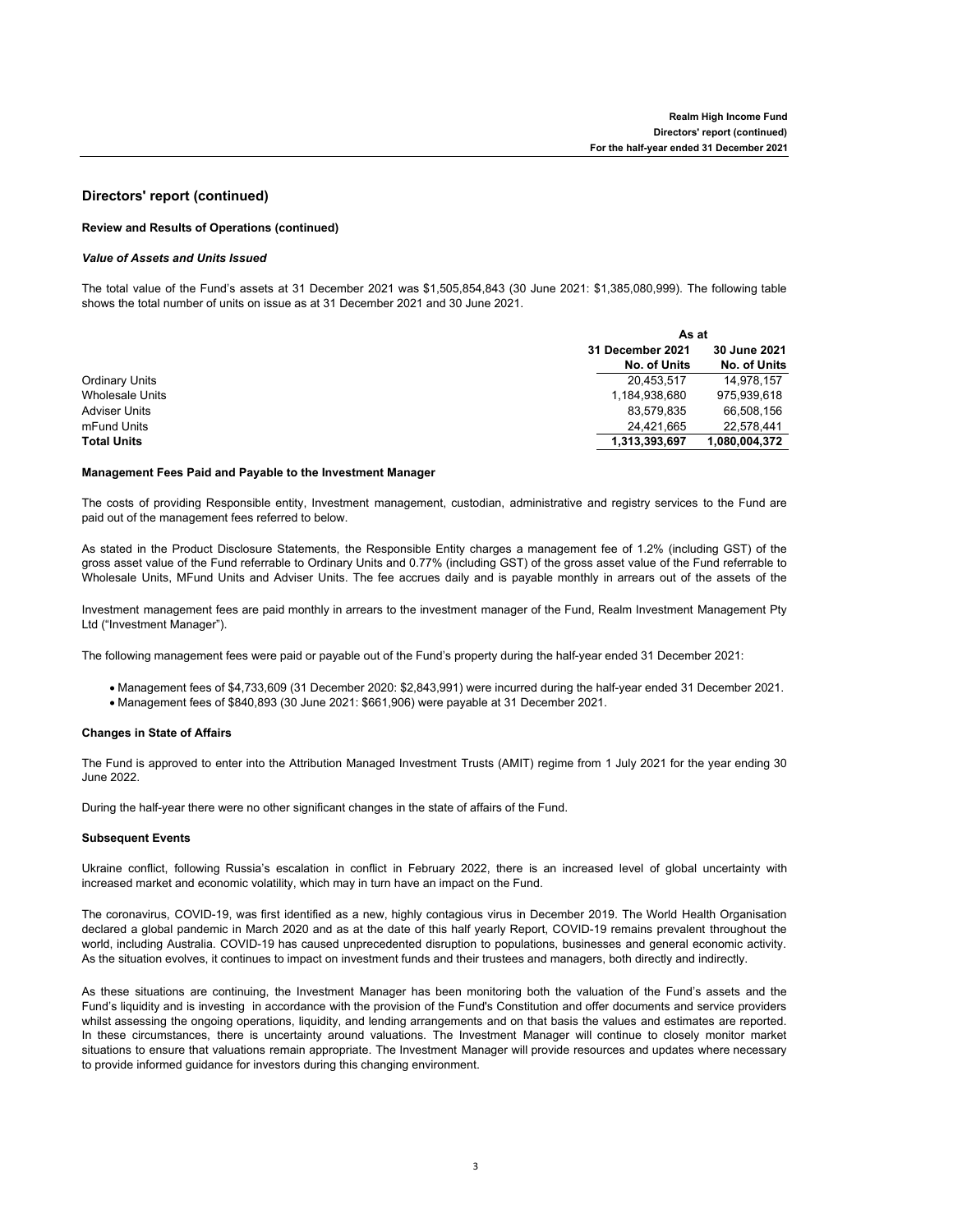# **Directors' report (continued)**

# **Subsequent Events**

There has been no matter or circumstance occurring subsequent to the end of the half-year that has significantly affected, or may significantly affect, the operations of the Fund, the results of those operations, or the state of affairs of the Fund in future financial years.

# **Likely Developments**

The Fund will continue to be managed in accordance with the Constitution and investment objectives as detailed in its most recent Product Disclosure Statements.

# **Environmental Regulation and Performance**

The operations of the Fund are not subject to any particular or significant environmental regulation under a law of the Commonwealth or of a State or Territory. There have been no known significant breaches of any other environmental requirements applicable to the Fund.

## **Indemnification of Directors, Officers and Auditors**

During or since the half-year, the Fund has not indemnified or made a relevant agreement to indemnify an officer of the Responsible Entity or auditor of the Fund or any related corporate body against a liability incurred by an officer of the Responsible Entity or auditor of the Fund. In addition, the Fund has not paid, or agreed to pay, a premium in respect of a contract insuring against a liability incurred by an officer of the Responsible Entity or auditor of the Fund.

# **Auditor's Independence Declaration**

A copy of the Auditor's Independence Declaration as required under Section 307C of the *Corporations Act 2001* is set out on page 5.

On behalf of the directors of the Responsible Entity, One Managed Investment Funds Limited.

hort Took

Frank Tearle Director 11 March 2022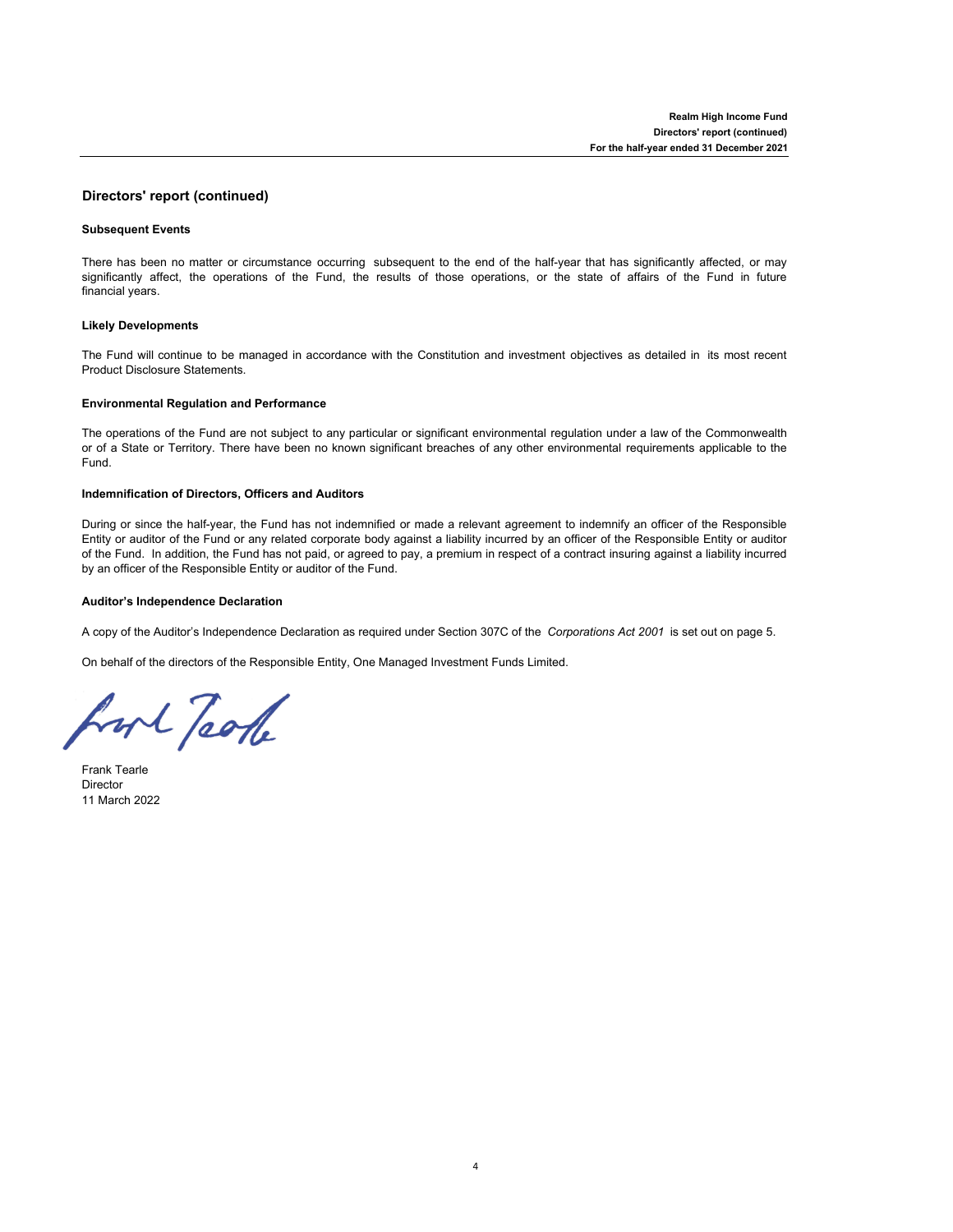

**Crowe Sydney** ABN 97 895 683 573

Level 15 1 O'Connell Street Sydney NSW 2000 Australia Tel +61 2 9262 2155

Fax +61 2 9262 2190 www.crowe.com.au

# Auditor's Independence Declaration Under Section 307C of the *Corporations Act 2001* to Directors of One Managed Investment Funds Limited

As lead auditor for the review of the half year financial report of Realm High Income Fund for the half year ended 31 December 2021, I declare that to the best of my knowledge and belief, that there have been:

- (i) no contraventions of the auditor independence requirements of the *Corporations Act 2001* in relation to the review; and
- (ii) no contraventions of any applicable code of professional conduct in relation to the review.

Yours sincerely,

Gowe Sydney

**Crowe Sydney**

ydon

**John Haydon** Senior Partner

11 March 2022

*Liability limited by a scheme approved under Professional Standards Legislation.*

*The title 'Partner' conveys that the person is a senior member within their respective division, and is among the group of persons who hold an*  equity interest (shareholder) in its parent entity, Findex Group Limited. The only professional service offering which is conducted by a partnership is external audit, conducted via the Crowe Australasia external audit division and Unison SMSF Audit. All other professional services offered by *Findex Group Limited are conducted by a privately owned organisation and/or its subsidiaries.*

*Findex (Aust) Pty Ltd, trading as Crowe Australasia is a member of Crowe Global, a Swiss verein. Each member firm of Crowe Global is a separate and independent legal entity. Findex (Aust) Pty Ltd and its affiliates are not responsible or liable for any acts or omissions of Crowe Global or any other member of Crowe Global. Crowe Global does not render any professional services and does not have an ownership or partnership interest in Findex (Aust) Pty Ltd. Services are provided by Crowe Sydney, an affiliate of Findex (Aust) Pty Ltd. Liability limited by a scheme approved under Professional Standards Legislation.*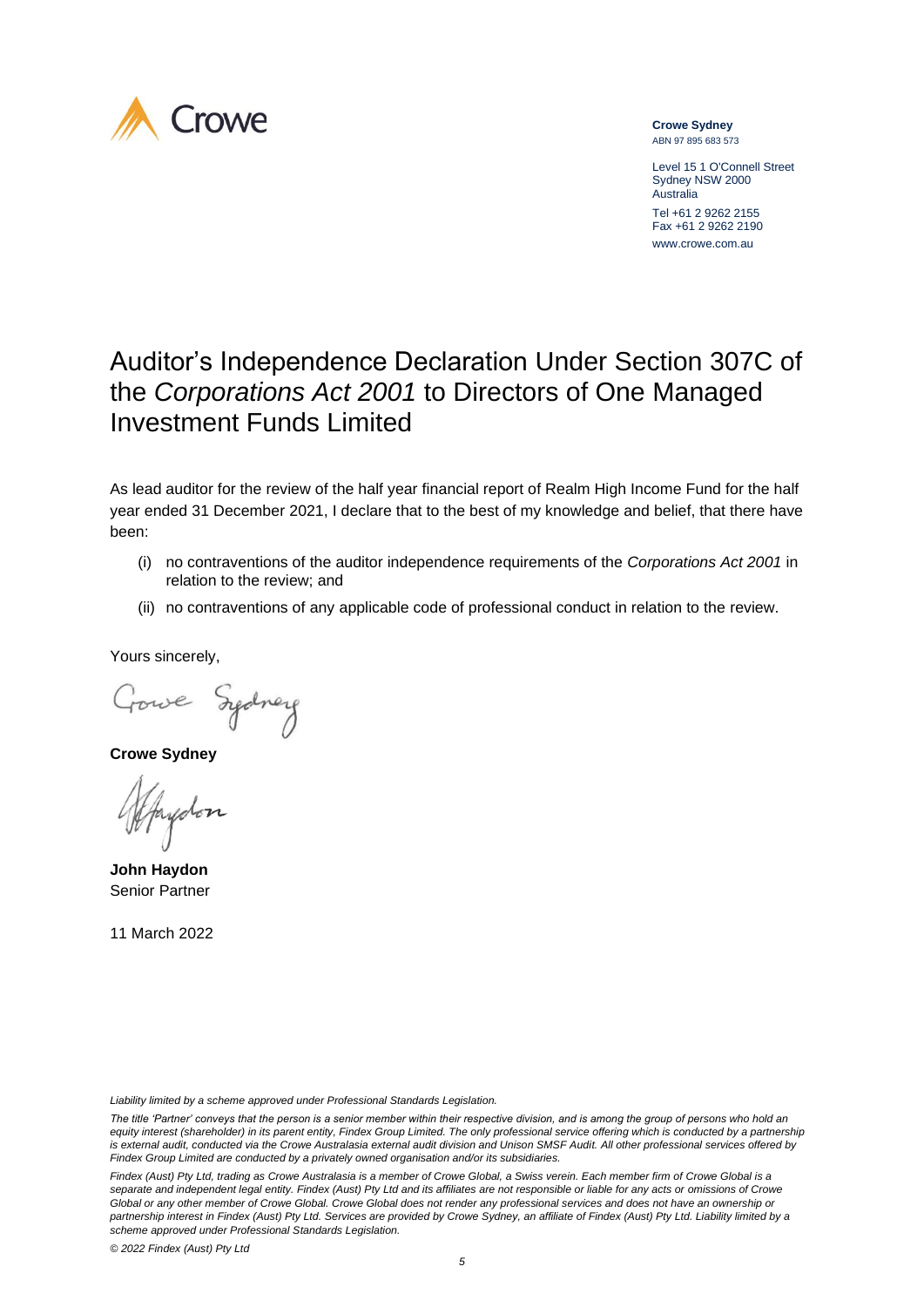

**Crowe Sydney** ABN 97 895 683 573

Level 15 1 O'Connell Street Sydney NSW 2000 Australia Tel +61 2 9262 2155 Fax +61 2 9262 2190 www.crowe.com.au

# Independent Auditor's Review Report to the Unitholders of Realm High Income Fund

# Conclusion

We have reviewed the half-year financial report of Realm High Income Fund (the Fund), which comprises the statement of financial position as at 31 December 2021, the statement of profit or loss and other comprehensive income, statement of changes in equity, statement of changes in net assets attributable to unitholders and statement of cash flows for the half-year ended on that date, a summary of significant accounting policies and other explanatory information, and the directors' declaration.

Based on our review, which is not an audit, we have not become aware of any matter that makes us believe that the accompanying half-year financial report of Realm High Income Fund does not comply with the *Corporations Act 2001* including:

- (a) giving a true and fair view of Realm High Income Fund's financial position as at 31 December 2021 and of its performance for the half-year ended on that date; and
- (b) complying with Accounting Standard AASB 134 *Interim Financial Reporting* and the *Corporations Regulations 2001.*

# Basis for Conclusion

We conducted our review in accordance with ASRE 2410 *Review of Financial Report Performed by the Independent Auditor of the Entity*. Our responsibilities are further described in the Auditor's Responsibilities for the Review of the Financial Report section of our report. We are independent of the Fund in accordance with the auditor independence requirements of the *Corporations Act 2001*  and the ethical requirements of the Accounting Professional and Ethical Standards Board's APES 110 *Code of Ethics for Professional Accountants* (*including Independence Standards)* (the Code) that are relevant to our audit of the annual financial report in Australia. We have also fulfilled our other ethical responsibilities in accordance with the Code.

*Liability limited by a scheme approved under Professional Standards Legislation.*

*The title 'Partner' conveys that the person is a senior member within their respective division, and is among the group of persons who hold an*  equity interest (shareholder) in its parent entity, Findex Group Limited. The only professional service offering which is conducted by a partnership *is external audit, conducted via the Crowe Australasia external audit division and Unison SMSF Audit. All other professional services offered by Findex Group Limited are conducted by a privately owned organisation and/or its subsidiaries.*

*Findex (Aust) Pty Ltd, trading as Crowe Australasia is a member of Crowe Global, a Swiss verein. Each member firm of Crowe Global is a separate and independent legal entity. Findex (Aust) Pty Ltd and its affiliates are not responsible or liable for any acts or omissions of Crowe Global or any other member of Crowe Global. Crowe Global does not render any professional services and does not have an ownership or*  partnership interest in Findex (Aust) Pty Ltd. Services are provided by Crowe Sydney, an affiliate of Findex (Aust) Pty Ltd. Liability limited by a *scheme approved under Professional Standards Legislation.*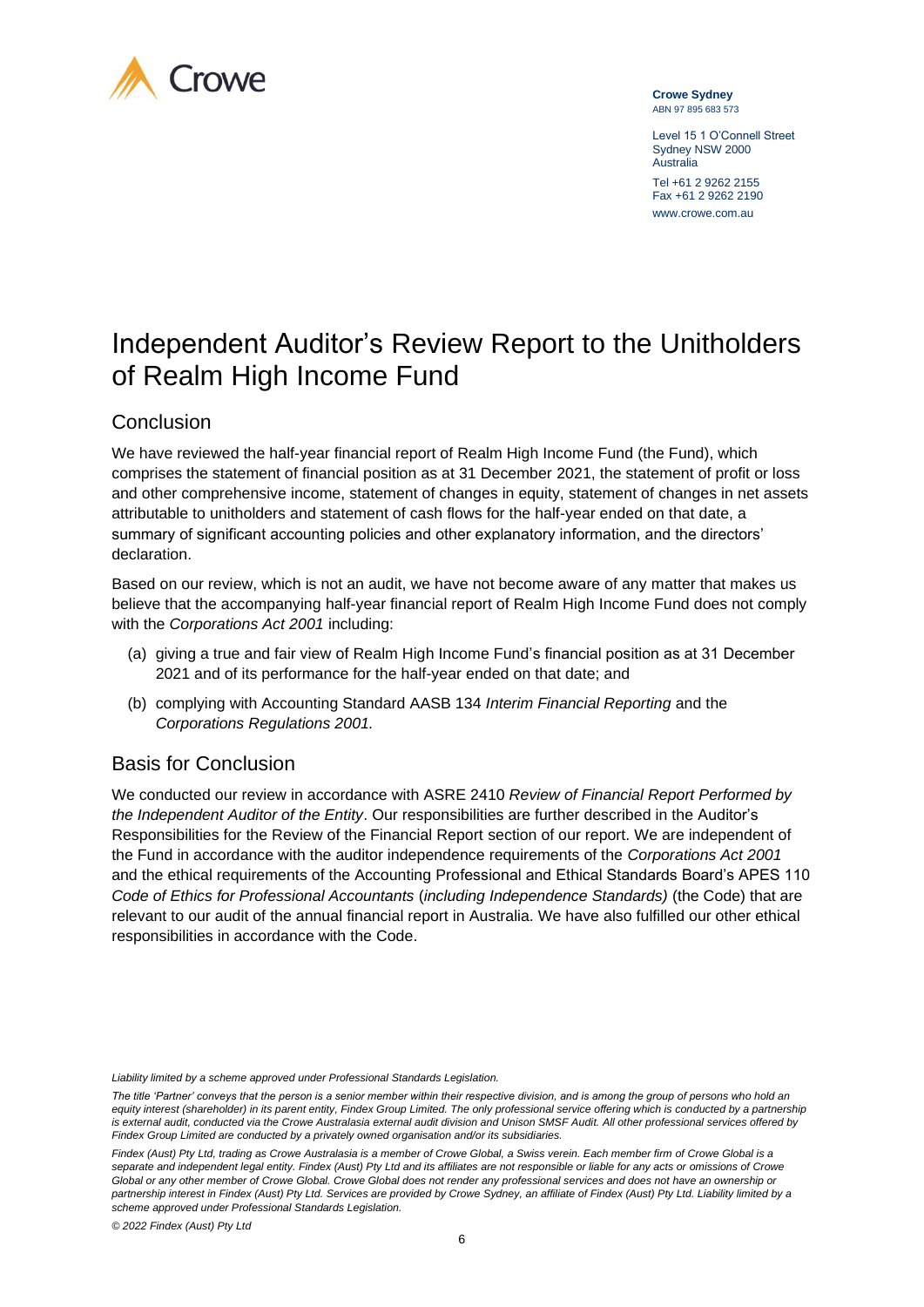# Responsibilities of the Directors for the Financial Report

The directors of the Responsible Entity are responsible for the preparation of the half-year financial report that gives a true and fair view in accordance with Australian Accounting Standards and the *Corporations Act 2001* and for such internal control as the directors determine is necessary to enable the preparation of the half-year financial report that gives a true and fair view and is free from material misstatement, whether due to fraud or error.

# Auditor's Responsibility for the Review of the Financial Report

Our responsibility is to express a conclusion on the half-year financial report based on our review. ASRE 2410 requires us to conclude whether we have become aware of any matter that makes us believe that the half-year financial report is not in accordance with the *Corporations Act 2001*  including giving a true and fair view of the Fund's financial position as at 31 December 2021 and its performance for the half-year ended on that date, and complying with Accounting Standard AASB 134 *Interim Financial Reporting* and the *Corporations Regulations 2001*.

A review of a half-year financial report consists of making enquiries, primarily of persons responsible for financial and accounting matters, and applying analytical and other review procedures. A review is substantially less in scope than an audit conducted in accordance with Australian Auditing Standards and consequently does not enable us to obtain assurance that we would become aware of all significant matters that might be identified in an audit. Accordingly, we do not express an audit opinion.

Gowe Sydney

**Crowe Sydney**

Jaydon

**John Haydon** Senior Partner

11 March 2022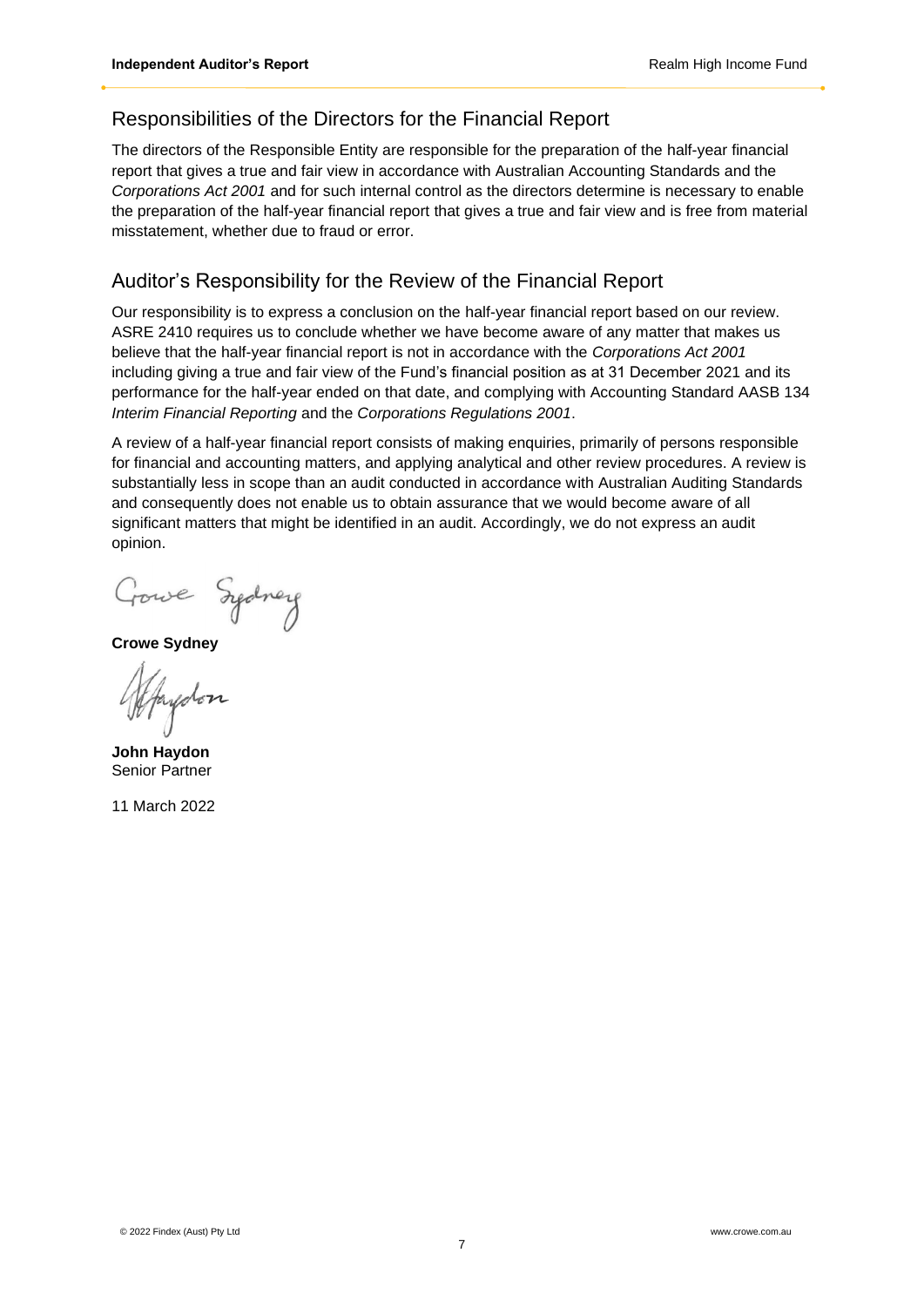# **Directors' declaration**

The directors of the Responsible Entity declare that:

- (a) in the directors' opinion, there are reasonable grounds to believe that the Fund will be able to pay its debts as and when they become due and payable;
- (b) in the directors' opinion, the attached financial statements are in compliance with International Financial Reporting Standards, as stated in Note 3 (a) to the financial statements; and
- (c) in the directors' opinion, the attached financial statements and Notes thereto are in accordance with *the Corporations Act 2001,* including compliance with accounting standards and giving a true and fair view of the financial position and performance of the Fund.

Signed in accordance with a resolution of the directors of the Responsible Entity made pursuant to Section 303(5) of the Corporations Act 2001.

On behalf of the directors of the Responsible Entity, One Managed Investment Funds Limited.

fort Took

Frank Tearle Director 11 March 2022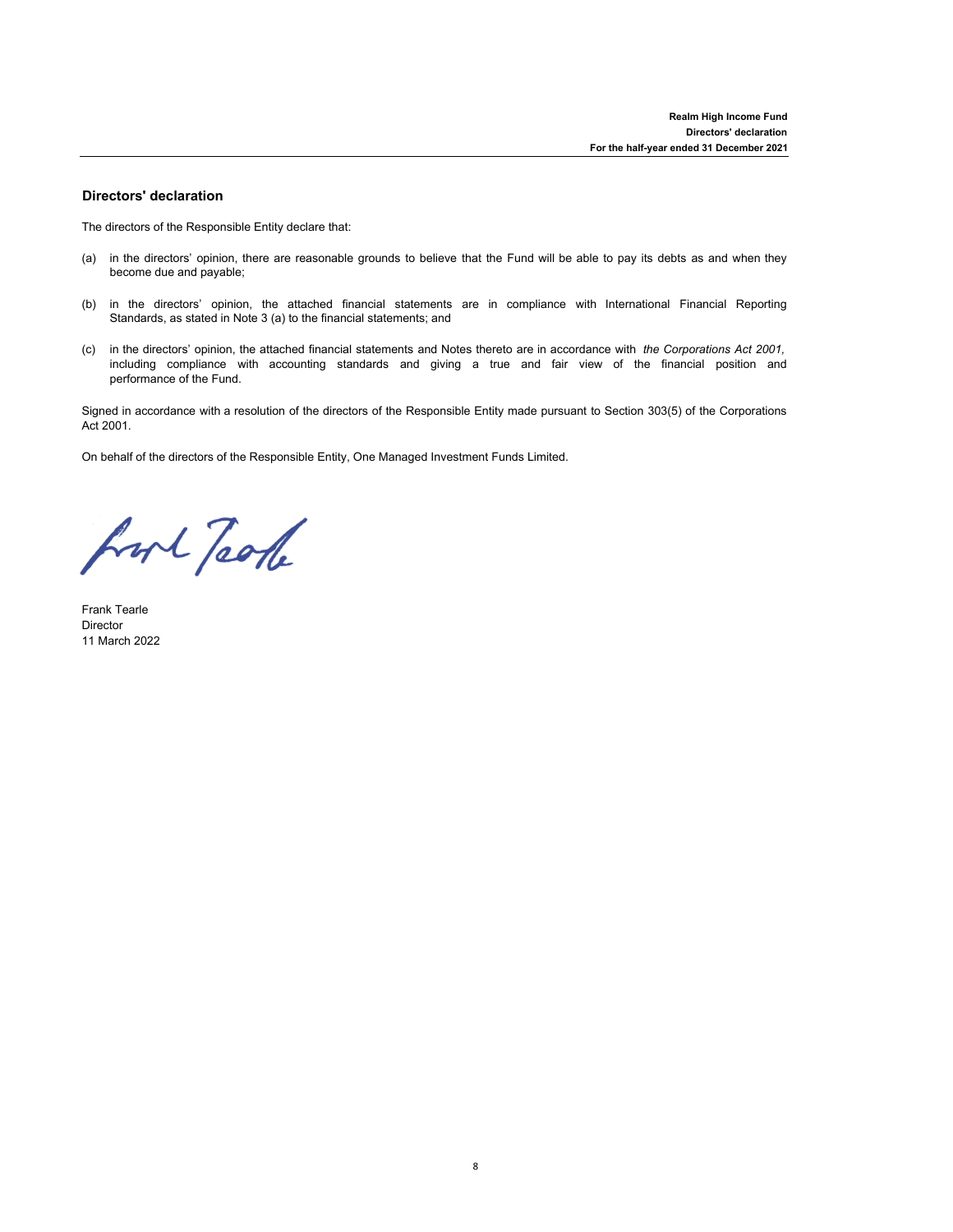| UNIUM UN TUM UT LUGU UNU UNIU UUMNUMUNG MUUMMU                                     |             |                 |                |
|------------------------------------------------------------------------------------|-------------|-----------------|----------------|
|                                                                                    |             | Half-year ended |                |
|                                                                                    |             | 31 December     | 31 December    |
|                                                                                    | <b>Note</b> | 2021            | 2020           |
|                                                                                    |             | S               | \$             |
| <b>Investment income</b>                                                           |             |                 |                |
| Net (losses) / gains on financial instruments at fair value through profit or loss |             | (4,898,281)     | 10,506,931     |
| Dividend income                                                                    |             | (9,569)         | 414,911        |
| Interest income                                                                    |             | 21,038,138      | 13,019,069     |
| Other income                                                                       |             | 185,071         | 278,581        |
| <b>Total net investment income</b>                                                 |             | 16,315,359      | 24,219,492     |
| <b>Expenses</b>                                                                    |             |                 |                |
| Management fees                                                                    |             | 4,733,609       | 2,843,991      |
| Other expenses                                                                     |             | 325.281         | 192,658        |
| <b>Total expenses</b>                                                              |             | 5,058,890       | 3,036,649      |
| <b>Operating profit</b>                                                            |             | 11,256,469      | 21,182,843     |
| Finance costs attributable to unitholders                                          |             |                 |                |
| Distributions to unitholders*                                                      |             |                 | (11, 778, 461) |
| (Increase)/decrease in net assets attributable to unitholders                      | 5           |                 | (9,404,382)    |
| Profit/(loss) for the half-year                                                    |             | 11,256,469      |                |
| Other comprehensive income                                                         |             |                 |                |
| Total comprehensive income for the half-year                                       |             | 11,256,469      |                |

# **Statement of Profit or Loss and Other Comprehensive Income**

\*Net assets attributable to unitholders are reclassified from liabilities to equity from 1 July 2021. As a result, the Fund's distributions are no longer classified as finance costs in the Statement of Profit or Loss and Other Comprehensive Income but rather as distributions paid and payable in the Statement of Changes in Equity.

*The above Statement of Profit or Loss and Other Comprehensive Income should be read in conjunction with the accompanying notes.*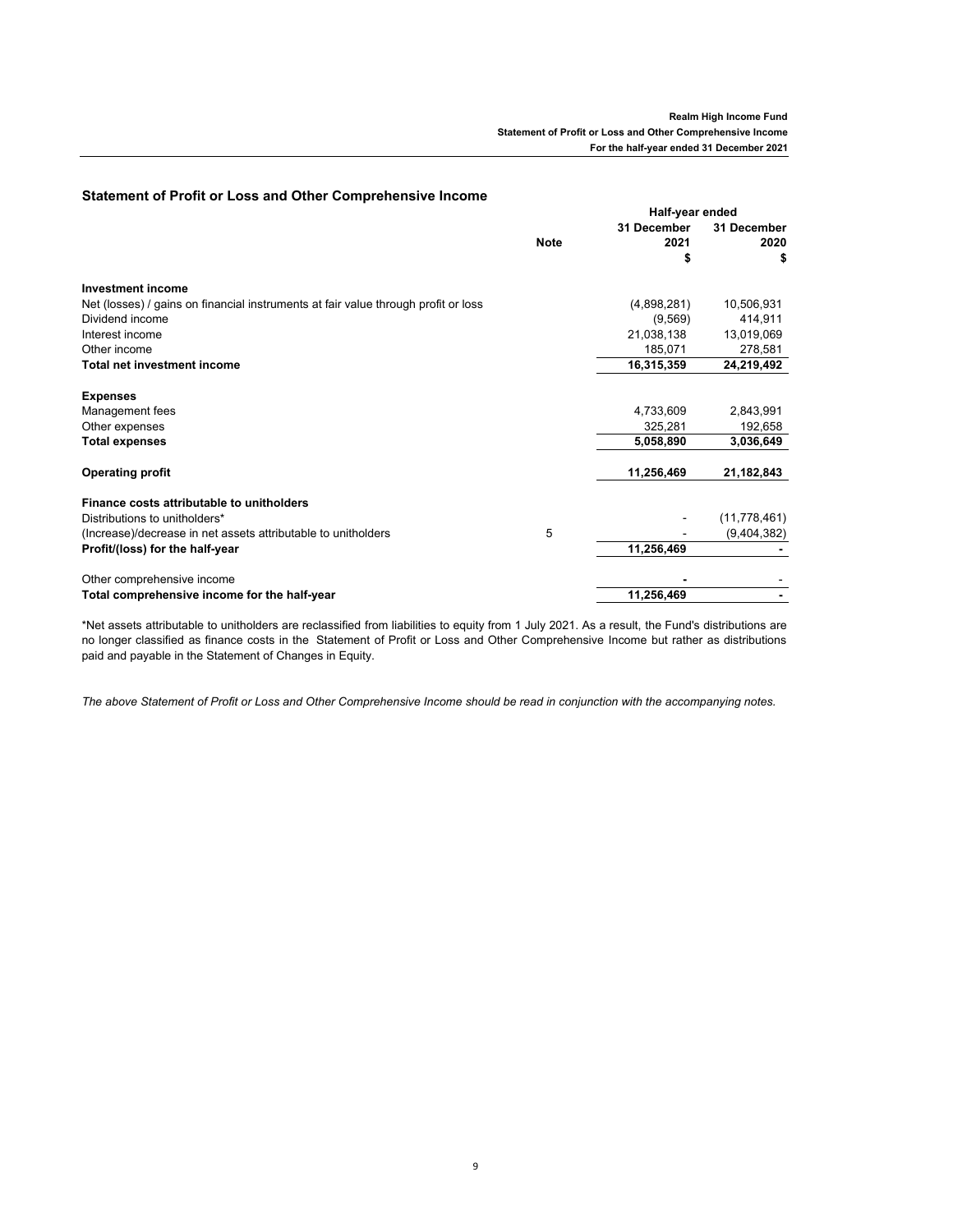# **Statement of Financial Position**

|                                                                      |             | As at               |                       |
|----------------------------------------------------------------------|-------------|---------------------|-----------------------|
|                                                                      | <b>Note</b> | 31 December<br>2021 | 30 June<br>2021<br>\$ |
| <b>Assets</b>                                                        |             |                     |                       |
| Cash and cash equivalents                                            |             | 115,052,042         | 150,271,767           |
| Other receivables                                                    |             | 6,994,615           | 3,770,789             |
| Receivables on investment sold                                       |             |                     | 26,733,394            |
| Financial assets at fair value through profit or loss                | 4           | 1,383,808,186       | 1,204,305,049         |
| <b>Total assets</b>                                                  |             | 1,505,854,843       | 1,385,080,999         |
| Liabilities                                                          |             |                     |                       |
| Distributions payable                                                |             | 1,707,412           | 10,765,095            |
| Management fees payable                                              |             | 840,893             | 661,906               |
| Payables on investment purchased                                     |             |                     | 24,561,503            |
| Financial liabilities at fair value through profit or loss           | 4           | 125,026,369         | 211,932,165           |
| Total liabilities (excluding net assets attributable to unitholders) |             | 127,574,674         | 247,920,669           |
| Net assets attributable to unitholders - liability*                  |             |                     | 1,137,160,330         |
| Net assets attributable to unitholders - equity*                     | 5           | 1,378,280,169       |                       |

\*Net assets attributable to unit holders are classified as equity at 31 December 2021 and as a financial liability at 30 June 2021.

*The above Statement of Financial Position should be read in conjunction with the accompanying notes.*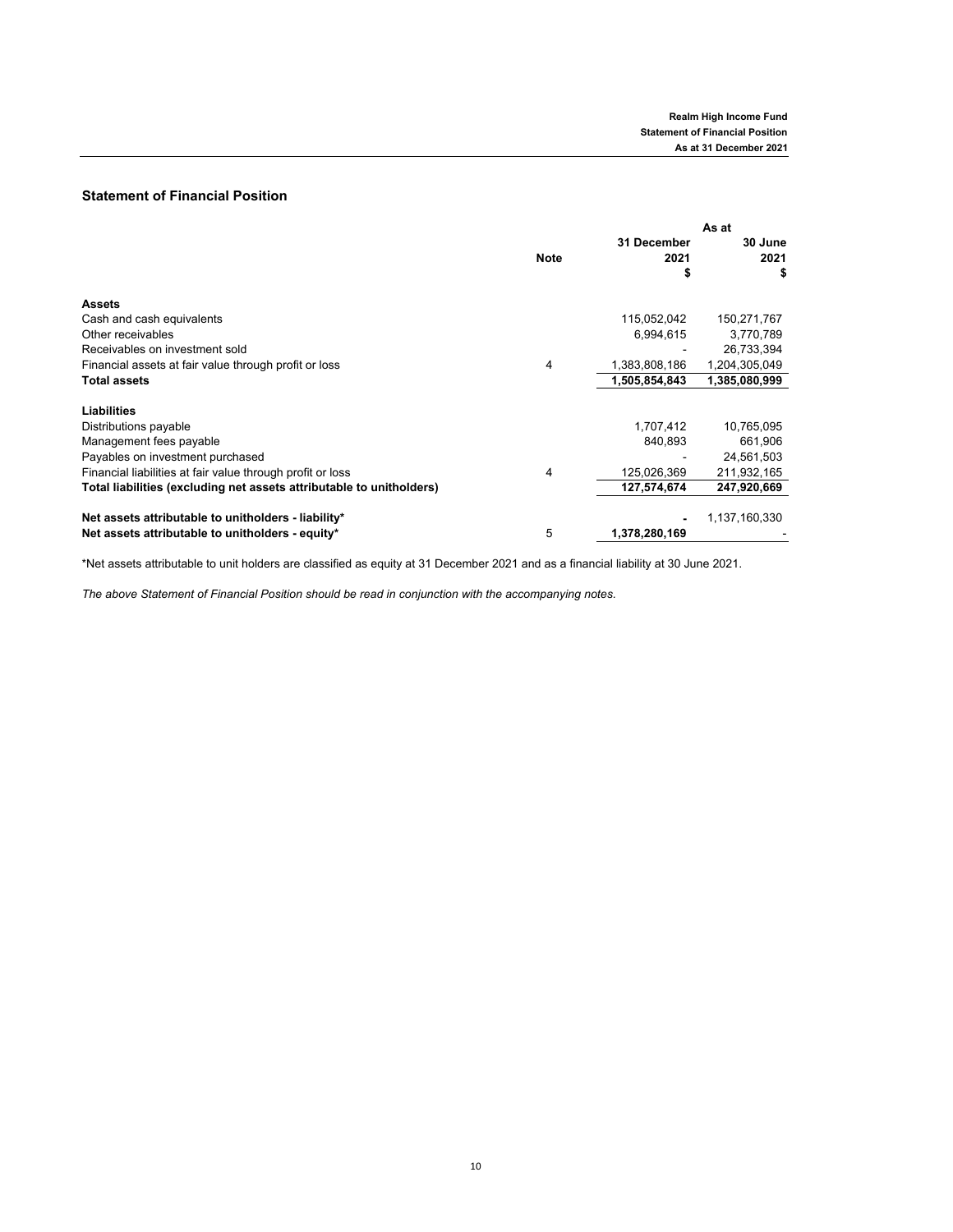# **Statement of changes in equity**

|                                                          | <b>Note</b> |                     | As at               |  |
|----------------------------------------------------------|-------------|---------------------|---------------------|--|
|                                                          |             | 31 December<br>2021 | 31 December<br>2020 |  |
|                                                          |             | \$                  | \$                  |  |
| Total equity at the beginning of the financial half-year |             |                     |                     |  |
| Reclassification due to AMIT tax regime implementation*  |             | 1,137,160,330       |                     |  |
| Comprehensive income for the half-year                   |             |                     |                     |  |
| Profit/(loss) for the half-year                          |             | 11,256,469          |                     |  |
| Other comprehensive income                               |             |                     |                     |  |
| Total comprehensive income/loss                          |             | 11,256,469          |                     |  |
| <b>Transactions with unitholders</b>                     |             |                     |                     |  |
| Applications                                             | 5           | 388,733,438         |                     |  |
| Redemptions                                              | 5           | (143, 389, 525)     |                     |  |
| Reinvestment of distributions                            | 5           | 632,277             |                     |  |
| Distributions to unitholders                             | 5           | (16, 112, 820)      |                     |  |
| <b>Total transactions with unitholders</b>               |             | 229,863,370         |                     |  |
| Total equity at the end of the financial half-year*      |             | 1,378,280,169       |                     |  |

\*Effective from 1 July 2021, the Fund's units have been reclassified from financial liability to equity. As a result, equity transactions, including distributions have been disclosed in the above statement for the half-year ended 31 December 2021.

*The above Statement of Changes in Equity should be read in conjunction with the accompanying notes.*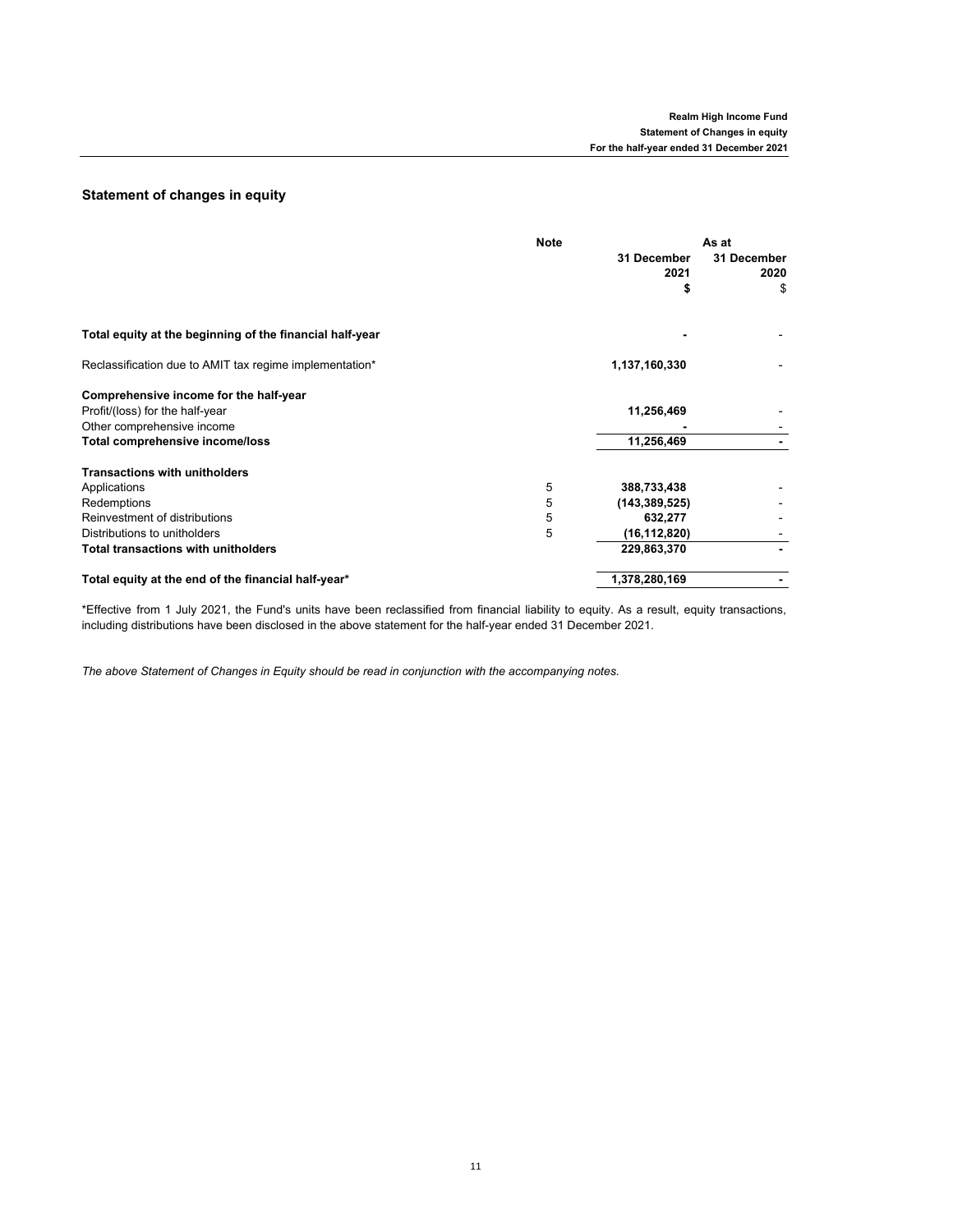# **Statement of Changes in Net Assets Attributable to Unitholders**

|                                                                                                                                                                                                                                                                                                | <b>Note</b> | Net assets attributable to<br>unitholders of the Fund<br>\$ |
|------------------------------------------------------------------------------------------------------------------------------------------------------------------------------------------------------------------------------------------------------------------------------------------------|-------------|-------------------------------------------------------------|
| Half-year ended 31 December 2020<br>Balance as at 1 July 2020                                                                                                                                                                                                                                  |             | 632,961,899                                                 |
| Applications for units by unitholders<br>Redemptions of units by unitholders<br>Reinvestments by unitholders                                                                                                                                                                                   |             | 340,950,687<br>(64, 685, 071)<br>441,204                    |
| Decrease in net assets attributable to unitholders                                                                                                                                                                                                                                             |             | 9.404.382                                                   |
| Balance as at 31 December 2020                                                                                                                                                                                                                                                                 | 5           | 919,073,101                                                 |
|                                                                                                                                                                                                                                                                                                | <b>Note</b> | Net assets attributable to<br>unitholders of the Fund       |
| Half-year ended 31 December 2021<br>Balance as at 1 July 2021<br>Reclassification due to AMIT tax regime implementation*<br>Applications for units by unitholders<br>Redemptions of units by unitholders<br>Reinvestments by unitholders<br>Decrease in net assets attributable to unitholders |             | 1,137,160,330<br>(1, 137, 160, 330)                         |
| Balance as at 31 December 2021                                                                                                                                                                                                                                                                 | 5           |                                                             |

*Net assets attributable to unitholders are classified as equity at 31 December 2021 and as a financial liability at 30 June 2021.*

*The above Statement of Changes in Net Assets Attributable to Unitholders should be read in conjunction with the accompanying notes.*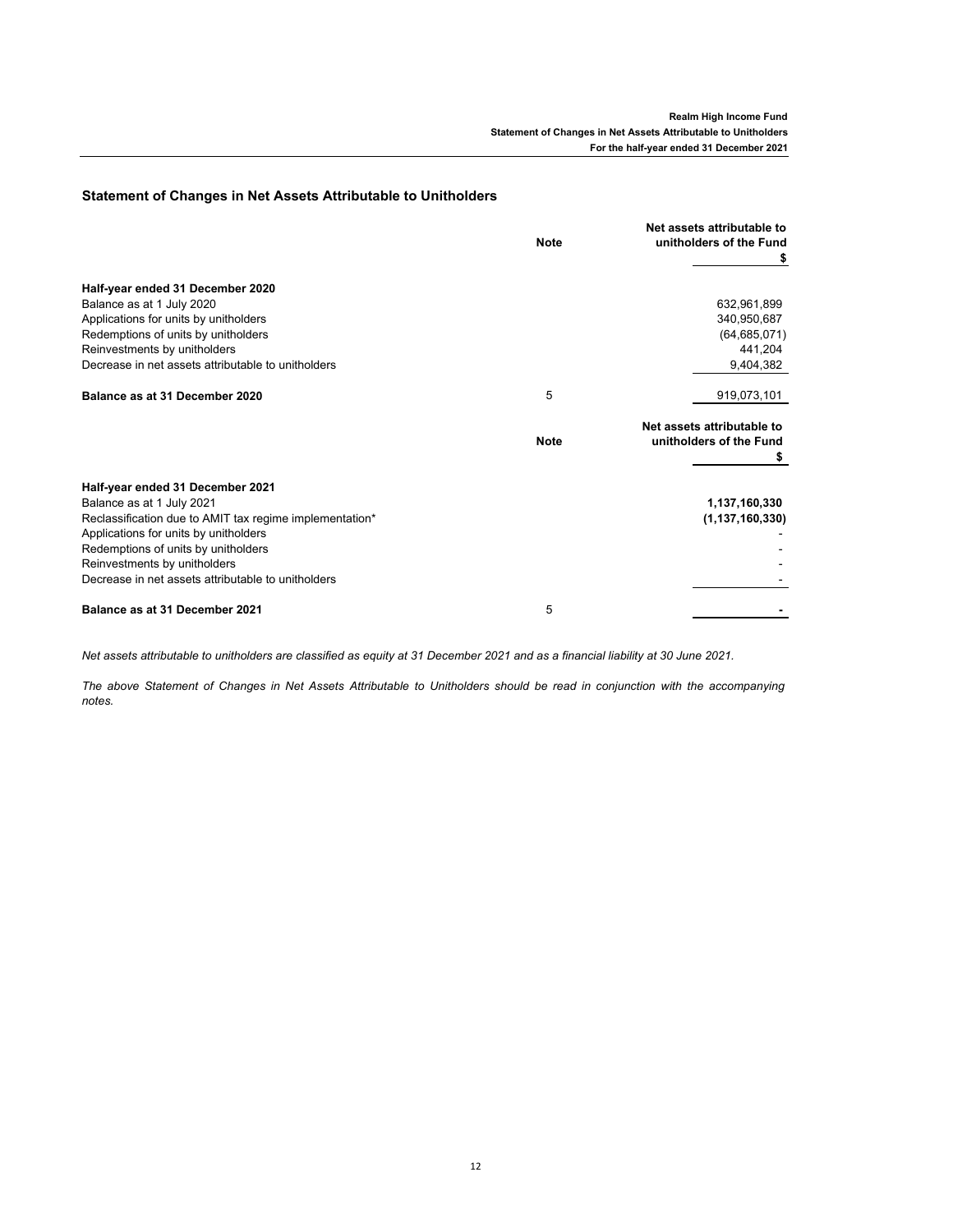# **Statement of Cash Flows**

|                                                                                      | <b>Note</b> | 31 December<br>2021 | Half-year ended Half-year ended<br>31 December<br>2020 |
|--------------------------------------------------------------------------------------|-------------|---------------------|--------------------------------------------------------|
|                                                                                      |             |                     |                                                        |
| Cash flows from operating activities                                                 |             |                     |                                                        |
| Net purchase and sales of financial instruments at fair value through profit or loss |             | (261, 200, 283)     | (201, 249, 756)                                        |
| Gain/loss on foreign exchange                                                        |             | (8,213,037)         | 12,044,334                                             |
| Interest received                                                                    |             | 17,710,705          | 12,721,132                                             |
| Dividends received                                                                   |             | (9,569)             | 414,911                                                |
| Management fees paid                                                                 |             | (4,554,622)         | (2,669,451)                                            |
| Other receipts                                                                       |             | 331,447             | 311,807                                                |
| Other payments                                                                       |             | (367, 891)          | (205, 216)                                             |
| Net cash outflow from operating activities                                           |             | (256,303,250)       | (178,632,239)                                          |
| Cash flow from financing activities                                                  |             |                     |                                                        |
| Distributions paid to unitholders                                                    |             | (24, 538, 226)      | (19,380,678)                                           |
| Proceeds from applications by unitholders                                            |             | 388.733.438         | 340,950,687                                            |
| Payments for redemptions by unitholders                                              |             | (143,389,525)       | (64, 685, 071)                                         |
| Net cash inflow from financing activities                                            |             | 220,805,687         | 256.884.938                                            |
| Net increase/(decrease) in cash and cash equivalents                                 |             | (35, 497, 563)      | 78,252,699                                             |
| Cash and cash equivalents at the beginning of the half-year                          |             | 150,271,767         | 49,568,654                                             |
| Effects of exchange rate fluctuations on cash                                        |             | 277,838             | (319,080)                                              |
| Cash and cash equivalents at the end of the half-year                                |             | 115,052,042         | 127,502,273                                            |
| Non-cash operating and financing activities                                          |             | 632,277             | 441,204                                                |

*The above Statement of Cash Flows should be read in conjunction with the accompanying notes.*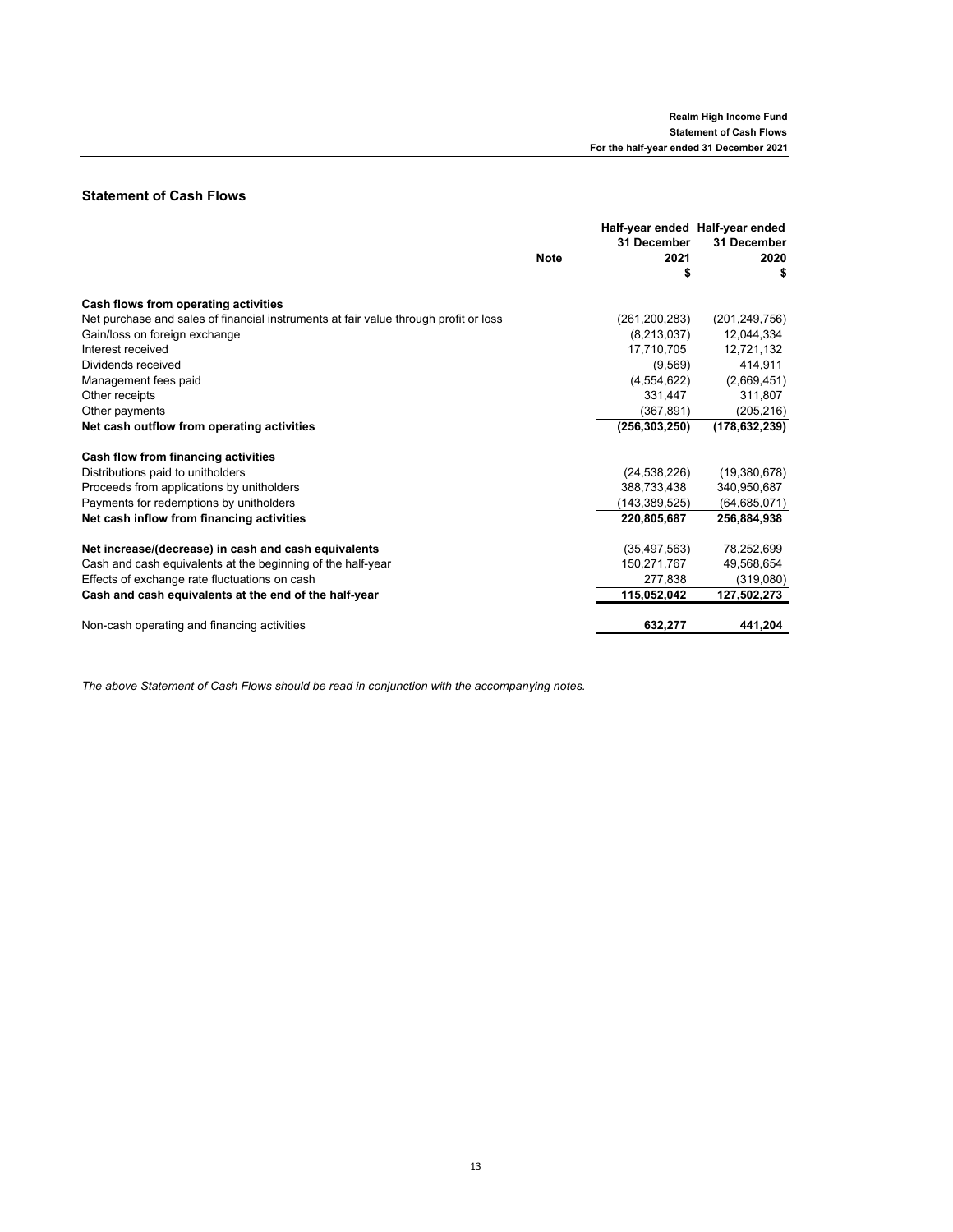#### **1 General Information**

The Fund is an unlisted registered managed investment scheme. The responsible entity of the Fund is One Managed Investment Funds Limited (ABN 47 117 400 987; AFSL 297 042) ("OMIFL" or the "Responsible Entity"). The registered office and principal place of business of the Responsible Entity is Level 16, Governor Macquarie Tower, 1 Farrer Place, Sydney NSW 2000.

The Fund was constituted on 25 July 2012, registered as a managed investment scheme on 10 August 2012 and commenced operations on 26 September 2012.

The principal activities of the Fund is disclosed in the Directors' Report.

The Fund elected into the Attribution Managed Investment Trust ("AMIT") regime under the Taxation Laws Amendment (New Tax System for Managed Investment Trusts) Act 2016 with effect 1 July 2021. The Responsible Entity is therefore no longer contractually obligated to pay distributions. However, it intends to continue paying distributions as described in its PDS. Consequently, the units in the Fund have been reclassified from a financial liability to equity on 1 July 2021. In the years the fund is AMIT compliant, and the fund is unable to pay cash distributions, any taxable income attributed to unitholders should be reported as a tax cost base uplift in the attribution managed investment trust member annual ("AMMA") statements.

The financial statements were authorised for issue by the directors on the date the Directors' Declaration was signed. The directors of the Responsible Entity have the power to amend and reissue the financial statements.

#### **2 Adoption of New and Revised Accounting Standards**

# **New or amended Accounting Standards and Interpretations adopted in the current period**

The Fund has adopted all of the new or amended Accounting Standards and Interpretations issued by the Australian Accounting Standards Board ('AASB') that are mandatory for the current reporting period.

# **New Standards and Interpretations not yet adopted**

There are no other standards, interpretations or amendments to existing standards that are effective for the first time for the half year beginning after 1 July 2021, that have a material impact on the financial statements of the Fund recognised in the prior periods or will affect the current or future periods.

#### **3 Summary of Significant Accounting Policies**

The principal accounting policies applied in the preparation of these financial statements are set out below. These policies have been consistently applied to all years presented, unless otherwise stated in the following text.

# **(a) Statement of Compliance**

The half-year financial report is a general purpose financial report prepared in accordance with the Corporations Act 2001 and AASB 134 'Interim Financial Reporting'. Compliance with AASB 134 ensures compliance with International Financial Reporting Standard IAS 34 'Interim Financial Reporting'. This half-year report does not include all the notes of the type normally included in an annual financial report and shall be read in conjunction with the most recent annual financial report.

# **(b) Basis of Preparation**

This general purpose financial report has been prepared using the historical cost convention, except for the revaluation of investments in financial assets and liabilities, which have been measured at fair value.

The Statement of Financial Position is presented on a liquidity basis. Assets and liabilities are presented in decreasing order of liquidity and are not distinguished between current and non-current. All balances are expected to be recovered or settled within 12 months, except for certain investments in financial assets and net assets attributable to unitholders. The amounts expected to be received or settled in relation to these balances cannot be readily determined.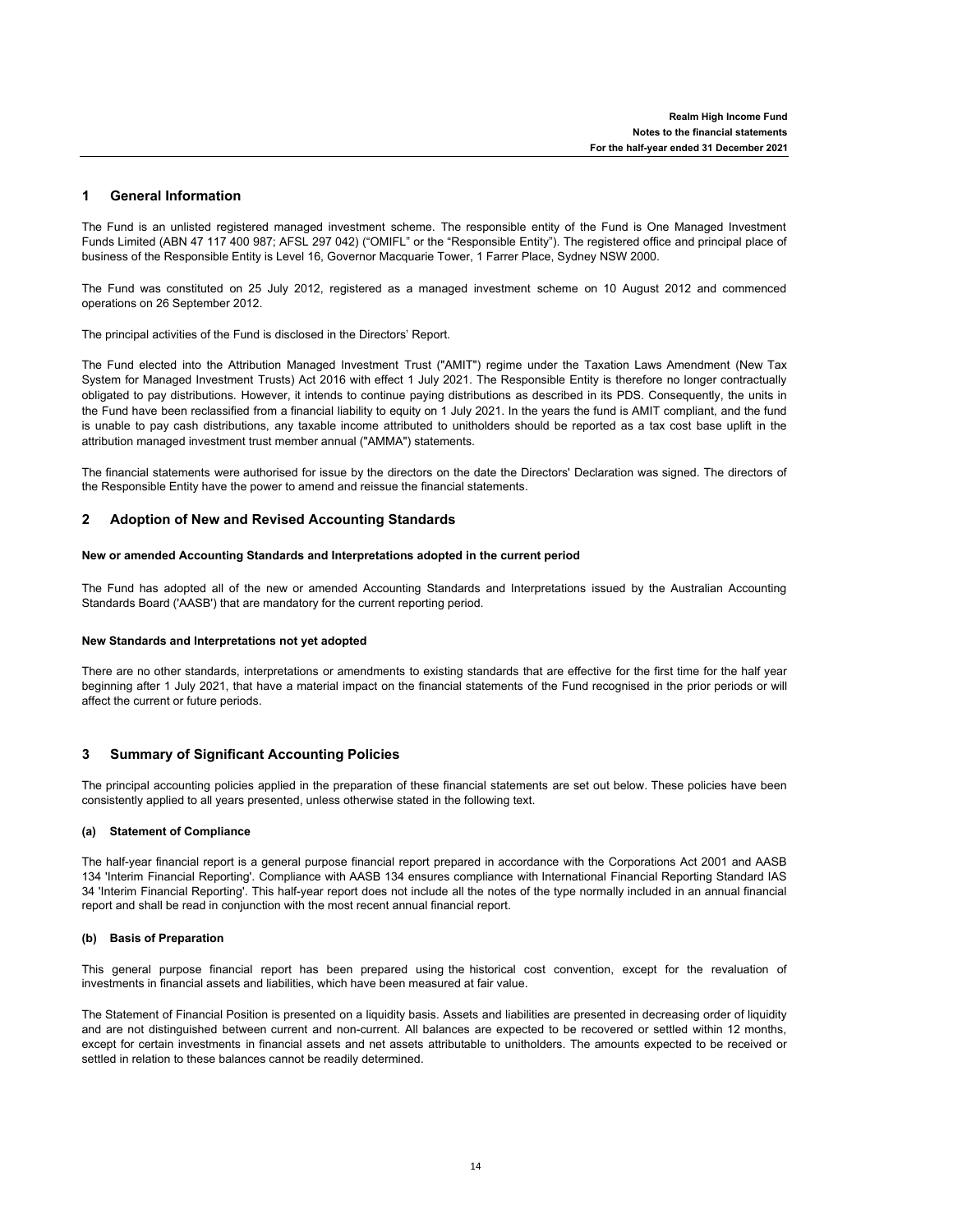#### **3 Summary of Significant Accounting Policies (continued)**

#### **(b) Basis of Preparation (continued)**

The accounting policies and methods of computation adopted in the preparation of the half-year financial report are consistent with those adopted and disclosed in the Fund's 2021 annual financial report for the financial year ended 30 June 2021.

All amounts are presented in Australian dollars as the functional and presentational currency of the Fund.

# **(c) Going Concern Basis**

This half-year financial report has been prepared on a going concern basis.

# **(d) Distribution**

In accordance with the offer documents of the Fund, distributions (if any) to unitholders are determined as soon as practicable after each month end. Where an income entitlement is to be distributed in cash, the distribution is generally made within 14 business days of the end of each calendar month, other than the 30 June month end, which will generally be paid within two months.

During the financial year, the Responsible Entity determines the distributable income (if any) for a distribution period to be distributed to unitholders which is based on a conservative estimate of distributable income for the whole financial period.

Upon adopting the AMIT regime, the Responsible Entity is no longer contractually obligated to pay distributions. The Responsible Entity will attribute the Fund's income to unitholders on a fair and reasonable basis, However, the Responsible Entity will not have a requirement under the Fund Constitution to distribute Fund income to unitholders. Any subsequent distribution will be recognised in the Statement of Changes in Equity.

The final distribution for the financial year will include the amount by which the distributable income (if any) for the financial period exceeds the aggregate of distributions to unitholders previously made during the financial period. In the event the amount distributed to unitholders during a financial period exceeds the actual income of the Fund for that financial period, the excess amount paid to unitholders will be classified as a capital distribution.

Distributable income includes capital gains arising from the disposal of investments. Unrealised gains or loss on investments that are recognised in the Statement of Profit or Loss and Other Comprehensive Income are not distributed until realised. Capital losses are not distributed to unitholders and are retained to be offset against future realised capital gains.

# **(e) Net Assets Attributable to Unitholders**

Units are redeemable at the unit holders' option; however, applications and redemptions may be suspended by the Responsible Entity if it is in the best interests of the unit holders. The units are classified as liabilities as the Fund is required to distribute its distributable income in accordance with the Fund's Constitution.

The units can be put back to the Fund at any time for cash based on the redemption price. The units are carried at the redemption amount that is payable at balance date if the holder exercises the right to put them back to the Fund.

Units are classified as equity when they satisfy the following criteria under AASB 132 Financial instruments: Presentation:

- the puttable financial instrument entitles the holder to a pro-rata share of net assets in the event of the Fund's liquidation;
- the puttable financial instrument is in the class of instruments that is subordinate to all other classes of instruments and class features are identical;
- the puttable financial instrument does not include any contractual obligations to deliver cash or another financial asset, or to exchange financial instruments with another entity under potentially unfavourable conditions to the Fund, and is not a contract settled in the Fund's own equity;
- the total expected cash flows attributable to the instrument over the life of the instrument are based substantially on the profit or loss, the change in the recognised net assets or the change in the fair value of the recognised and unrecognised net assets of the entity over the life of the instrument (excluding any effects of the instrument).

The Fund elected into the Attribution Managed Investment Trust regime with effect from 1 July 2021 and the Fund's units have been reclassified from a financial liability to equity as they satisfied all the above criteria.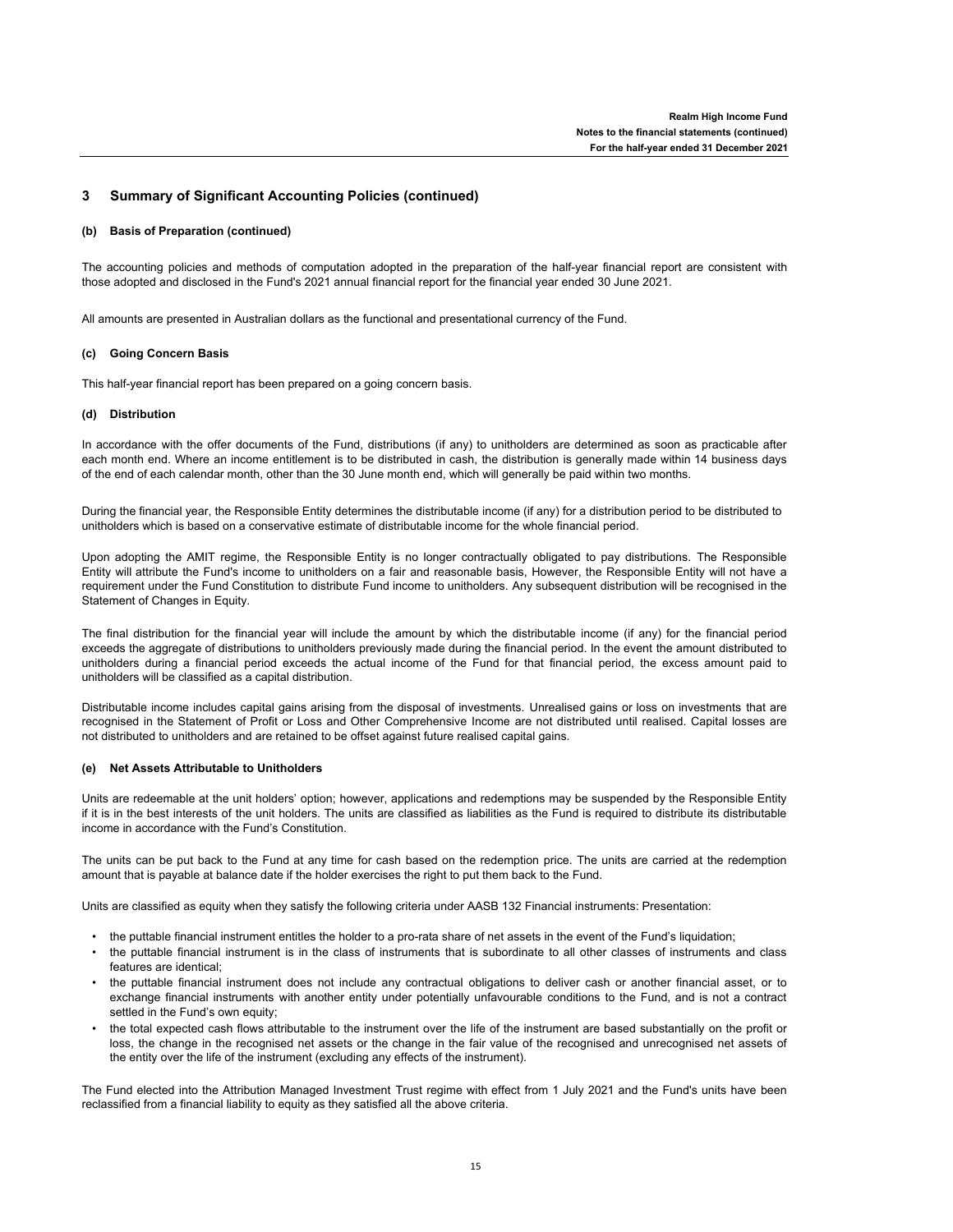# **4 Investments in Financial Instruments**

|                                                                  | As at         |               |  |
|------------------------------------------------------------------|---------------|---------------|--|
|                                                                  | 31 December   | 30 June       |  |
|                                                                  | 2021          | 2021          |  |
|                                                                  | \$            | \$            |  |
| Financial assets at fair value through profit or loss            |               |               |  |
| Financial assets at fair value through profit or loss            |               |               |  |
| Investment in asset backed securities                            | 312,751,627   | 371,428,180   |  |
| Investment in corporate bonds                                    | 841,384,702   | 528,783,963   |  |
| Investment in equity securities                                  | 104,370,638   | 95,474,382    |  |
| Investment in derivatives                                        | 125,301,219   | 208,618,524   |  |
| Total financial assets at fair value through profit or loss      | 1,383,808,186 | 1,204,305,049 |  |
| Financial liabilities at fair value through profit or loss       |               |               |  |
| Financial liabilities at fair value through profit or loss       |               |               |  |
| Investment in derivatives                                        | 125,026,369   | 211,932,165   |  |
| Total financial liabilities at fair value through profit or loss | 125,026,369   | 211,932,165   |  |

## *Fair value hierarchy*

Financial instruments carried at fair value are categorised under a three level hierarchy. Financial instruments are categorised based on the observable market inputs when estimating their fair value. If different levels of inputs are used to measure a financial instrument's fair value, the instrument's classification within the hierarchy is based on the lowest level of input that was significant to the fair value measurement.

# **Level 1:**

Financial instruments are valued by reference to quoted prices in an active market(s) for identical assets or liabilities. These quoted prices represent actual and regularly occurring market transactions on an arm's length basis.

### **Level 2:**

Financial instruments are valued using inputs other than quoted prices covered in Level 1. These other inputs include quoted prices that are observable for the asset or liability, either directly (as prices) or indirectly (derived from prices). The inputs included in this level encompass quoted prices in active markets for similar assets or liabilities, quoted prices in markets in which there are few transactions for identical or similar assets or liabilities. Financial instruments that are valued using other inputs that are not quoted prices but are observable for the assets or liabilities also fall into this categorisation.

### **Level 3:**

Financial instruments that have been valued, in whole or in part, by using valuation techniques or models that are based on unobservable inputs that are neither supported by prices from observable current market transactions in the same instrument nor are they based on available market data.

Unobservable valuation inputs are determined based on the best information available, which might include the entity's own data, reflecting its assumptions as well as best practices carried out or undertaken by other market participants. These valuation techniques are used to the extent that observable inputs are not available.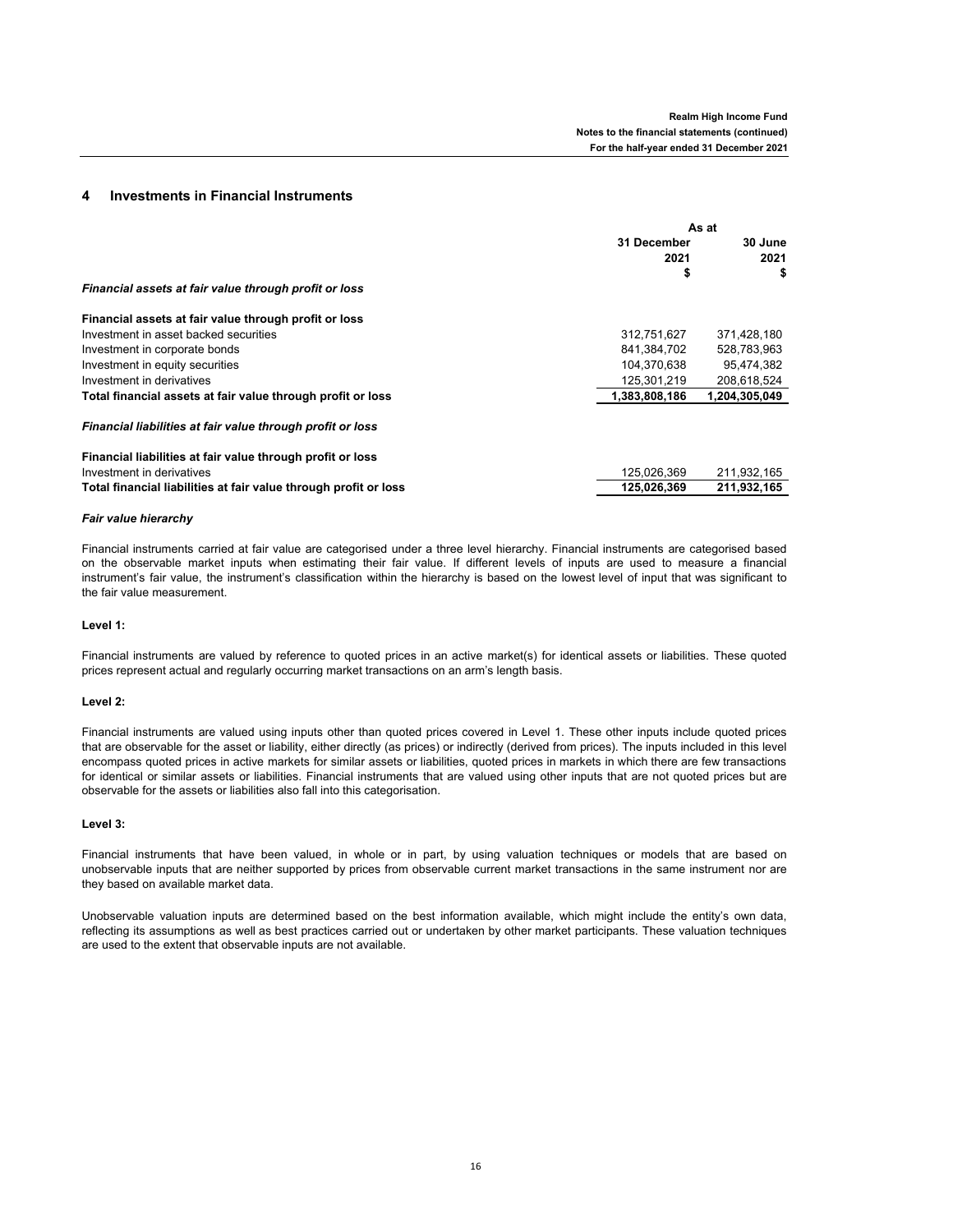# **4 Investments in Financial Instruments (continued)**

### *Fair value hierarchy (continued)*

# **Level 3: (continued)**

The following table shows an analysis of financial instruments as at 31 December 2021 and 30 June 2021, recorded at fair value and presented by level of the fair value hierarchy:

|                                                                  |             | 31 December 2021   |         |               |
|------------------------------------------------------------------|-------------|--------------------|---------|---------------|
|                                                                  | Level 1     | Level <sub>2</sub> | Level 3 | <b>Total</b>  |
|                                                                  | \$          | \$                 | \$      | \$            |
| <b>Financial assets</b>                                          |             |                    |         |               |
| Investment in asset backed securities                            |             | 312,751,627        |         | 312,751,627   |
| Investment in corporate bonds                                    |             | 841,384,702        |         | 841,384,702   |
| Investment in equity securities                                  | 104,370,638 |                    |         | 104,370,638   |
| Investment in derivatives                                        | 125,301,219 |                    |         | 125,301,219   |
| Total financial assets at fair value through profit or loss      | 229,671,857 | 1,154,136,329      |         | 1,383,808,186 |
|                                                                  |             |                    |         |               |
| <b>Financial liabilities</b>                                     |             |                    |         |               |
| Investment in derivatives                                        | 125,026,369 |                    |         | 125,026,369   |
| Total financial liabilities at fair value through profit or loss | 125,026,369 |                    |         | 125,026,369   |
|                                                                  |             | 30 June 2021       |         |               |
|                                                                  | Level 1     | Level <sub>2</sub> | Level 3 | <b>Total</b>  |
|                                                                  |             |                    | \$      | S             |
|                                                                  |             |                    |         |               |
| <b>Financial assets</b>                                          |             |                    |         |               |
| Investment in asset backed securities                            |             | 371,428,180        |         | 371,428,180   |
| Investment in corporate bonds                                    |             | 528,783,963        |         | 528,783,963   |
| Investment in equity securities                                  | 95,474,382  |                    |         | 95,474,382    |
| Investment in derivatives                                        | 208,618,524 |                    |         | 208,618,524   |
| Total financial assets at fair value through profit or loss      | 304,092,906 | 900,212,143        |         | 1,204,305,049 |
| <b>Financial liabilities</b>                                     |             |                    |         |               |
| Investment in derivatives                                        | 211,932,165 |                    |         | 211,932,165   |
| Total financial liabilities at fair value through profit or loss | 211,932,165 |                    |         | 211,932,165   |

There were no transfers between levels 1, 2 and 3 during the half-year ended 31 December 2021. The Fund's policy is to recognise transfers into and transfers out of fair value hierarchy levels as at the end of the reporting period.

# *Valuation techniques used to derive level 1, level 2 and level 3 fair values*

# **Level 1**

The fair value of financial instruments that are traded in an active market (for example, listed equities) is determined using the last traded quoted price in an active market. As at 31 December 2021 the Fund had \$229,671,857 (30 June 2021: \$304,092,906) financial assets at fair value through profit or loss included in level 1. As at December 2021 the Fund had \$125,026,369 (30 June 2021: \$211,932,165) financial liabilities at fair value through profit or loss included in level 1.

# **Level 2**

The fair value of financial instruments that are not traded in an active market (for example, unlisted investments) is determined using valuation techniques. These valuation techniques maximise the use of observable market data where it is available and rely as little as possible on entity specific estimates. If all significant inputs required to fair value an instrument are observable, the instrument is included in level 2. As at 31 December 2021, the Fund had \$1,154,136,329 (30 June 2021: \$900,212,143) financial instruments in level 2.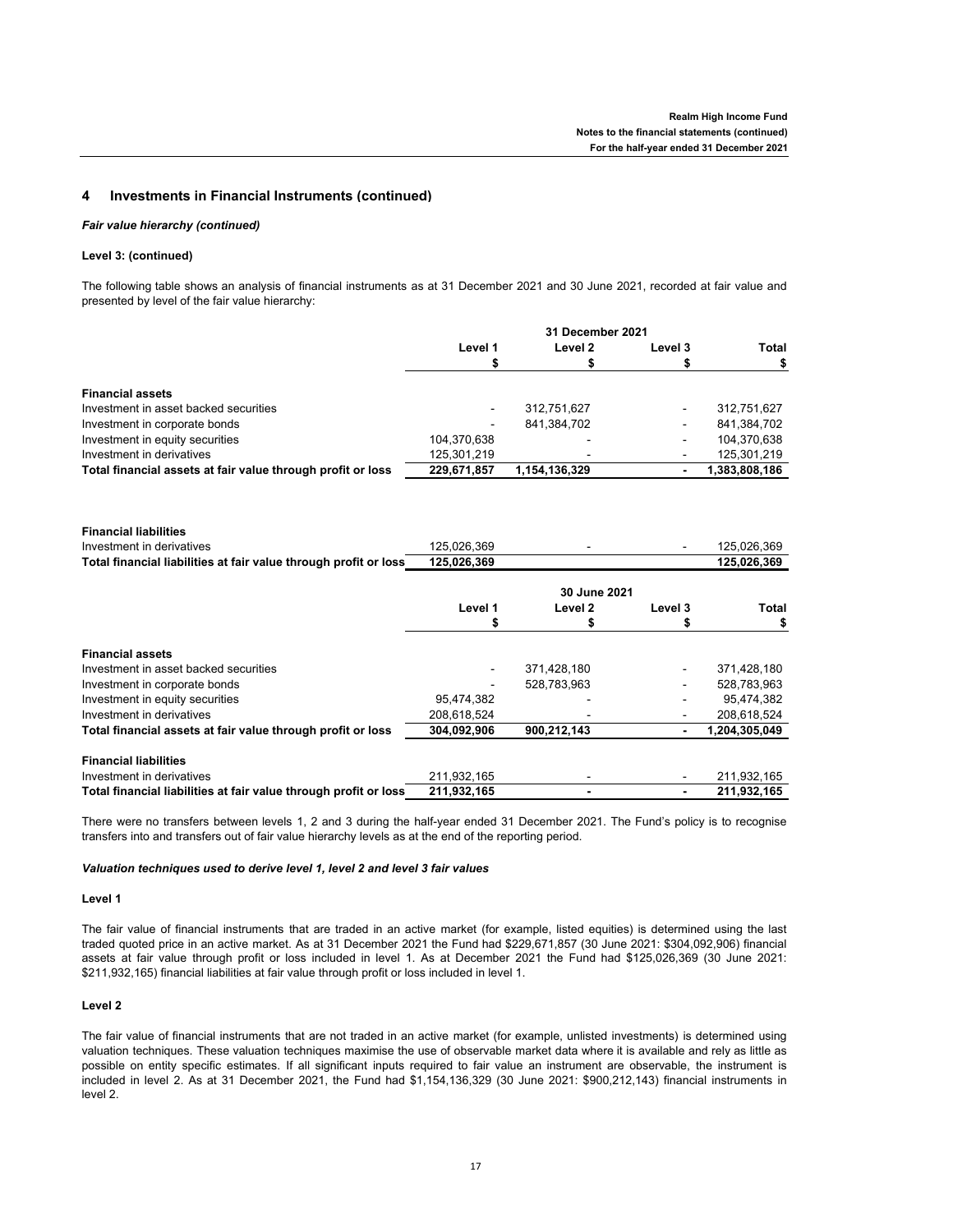# **4 Investments in Financial Instruments (continued)**

# *Valuation techniques used to derive level 1, level 2 and level 3 fair values (continued)*

# **Level 3**

If one or more of the significant inputs is not based on observable market data, the instrument is included in level 3. As at 31 December 2021, the Fund had \$ nil (30 June 2021: \$ nil) financial assets at fair value through profit or loss included in level 3.

## *Disclosed fair values*

For all financial instruments other than those measured at fair value their carrying value approximates fair value.

#### **5 Net Assets Attributable to Unitholders**

Under AASB 132 Financial Instruments: Presentation, puttable financial instruments meet the definition of a financial liability to be classified as equity where certain strict criteria are met. The Fund shall classify a financial instrument as an equity instrument from the date when the instrument has all the features and meets the conditions.

Prior to 1 July 2021 the Fund classified its net assets attributable to unit holders as liabilities in accordance with AASB 132. On 1 July 2021, the Fund has elected into the AMIT tax regime. The Fund no longer has a contractual obligation to pay distributions to unit holders. Therefore, the net assets attributable to unit holders of the Fund meet the criteria set out under AASB 132 and are classified as equity from 1 July 2021 onwards.

As a result of the reclassification of net assets attributable to unit holders from liabilities to equity, the Fund's distributions are no longer classified as finance costs in the Statement of Profit or Loss and other Comprehensive Income, but rather as distributions paid in the Statement of changes in Equity.

Movements in the number of units and net assets attributable to unitholders during the half-year ended 31 December 2021 were as follows:

Ordinary Units

|                                                               | Half-year ended<br>31 December 2021 |              | Half-year ended<br>31 December 2020 |            |
|---------------------------------------------------------------|-------------------------------------|--------------|-------------------------------------|------------|
|                                                               |                                     |              |                                     |            |
|                                                               | No. of Units                        |              | No. of Units                        |            |
| Balance as at 1 July                                          | 14,978,157                          | 15,562,264   | 4.702.262                           | 4,875,113  |
| Applications for units by unitholders                         | 17,035,716                          | 17,617,735   | 5,200,390                           | 5,436,383  |
| Redemptions of units by unitholders                           | (11,641,948)                        | (12,045,629) | (104, 732)                          | (109, 164) |
| Reinvestments by unitholders                                  | 81,592                              | 84.577       | 53.255                              | 55.317     |
| Distributions paid and payable                                |                                     | (264, 413)   |                                     |            |
| Profit/(loss) for the half-year                               |                                     | 178.275      |                                     |            |
| Increase/(decrease) in net assets attributable to unitholders |                                     |              |                                     | 58,531     |
| Closing balance as at 31 December                             | 20,453,517                          | 21,132,809   | 9,851,175                           | 10,316,180 |

Wholesale Units

|                                                               | Half-year ended<br>31 December 2021 |                 | Half-year ended<br>31 December 2020 |                |
|---------------------------------------------------------------|-------------------------------------|-----------------|-------------------------------------|----------------|
|                                                               |                                     |                 |                                     |                |
|                                                               | No. of Units                        |                 | No. of Units                        |                |
| Balance as at 1 July                                          | 975,939,619                         | 1.029.176.616   | 540.404.667                         | 569.321.783    |
| Applications for units by unitholders                         | 328,890,692                         | 346.933.291     | 299,948,815                         | 318, 182, 782  |
| Redemptions of units by unitholders                           | (120,317,199)                       | (126, 658, 611) | (58,044,650)                        | (61, 565, 285) |
| Reinvestments by unitholders                                  | 425.568                             | 448.670         | 284.441                             | 300.599        |
| Distributions paid and payable                                |                                     | (14,552,479)    |                                     |                |
| Profit/(loss) for the half-year                               |                                     | 10.162.791      |                                     |                |
| Increase/(decrease) in net assets attributable to unitholders |                                     |                 |                                     | 8,540,901      |
| Closing balance as at 31 December                             | 1,184,938,680                       | 1,245,510,278   | 782,593,273                         | 834,780,780    |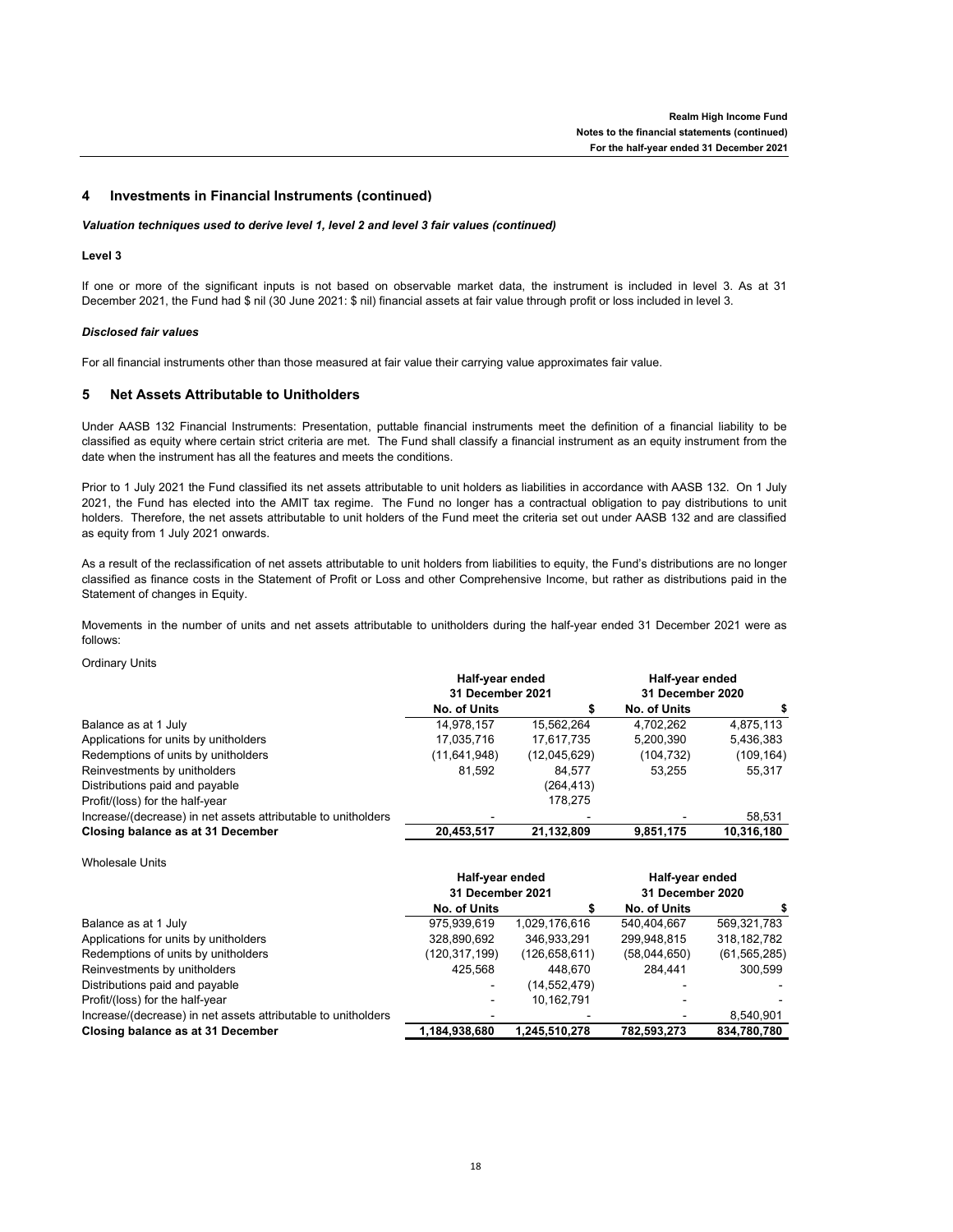#### **5 Net Assets Attributable to Unitholders (continued)**

Adviser Units

|                                                               | Half-year ended<br>31 December 2021 |             | Half-year ended<br>31 December 2020 |             |
|---------------------------------------------------------------|-------------------------------------|-------------|-------------------------------------|-------------|
|                                                               |                                     |             |                                     |             |
|                                                               | No. of Units                        |             | No. of Units                        |             |
| Balance as at 1 July                                          | 66.508.156                          | 68,891,320  | 43.218.206                          | 44,750,417  |
| Applications for units by unitholders                         | 20,222,600                          | 20,931,313  | 12.110.784                          | 12,634,001  |
| Redemptions of units by unitholders                           | (3,240,137)                         | (3,347,853) | (2, 294, 484)                       | (2,399,807) |
| Reinvestments by unitholders                                  | 89.216                              | 92.289      | 80.853                              | 83.934      |
| Distributions paid and payable                                |                                     | (983, 505)  |                                     |             |
| Profit/(loss) for the half-year                               |                                     | 689.359     |                                     |             |
| Increase/(decrease) in net assets attributable to unitholders |                                     |             |                                     | 603.861     |
| Closing balance as at 31 December                             | 83,579,835                          | 86.272.923  | 53,115,359                          | 55.672.406  |

mFund Units

|                                                               | Half-year ended<br>31 December 2021 |             | Half-year ended<br>31 December 2020 |            |
|---------------------------------------------------------------|-------------------------------------|-------------|-------------------------------------|------------|
|                                                               | No. of Units                        |             | No. of Units                        |            |
| Balance as at 1 July                                          | 22,578,441                          | 23,530,130  | 13,462,761                          | 14,014,586 |
| Applications for units by unitholders                         | 3,121,847                           | 3,251,099   | 4,484,570                           | 4,697,521  |
| Redemptions of units by unitholders                           | (1,285,097)                         | (1,337,432) | (579, 775)                          | (610, 815) |
| Reinvestments by unitholders                                  | 6.474                               | 6.741       | 1.296                               | 1,354      |
| Distributions paid and payable                                |                                     | (312, 423)  |                                     |            |
| Profit/(loss) for the half-year                               |                                     | 226.044     | -                                   |            |
| Increase/(decrease) in net assets attributable to unitholders |                                     |             |                                     | 201,089    |
| Closing balance as at 31 December                             | 24.421.665                          | 25.364.159  | 17.368.852                          | 18,303,735 |

Total Units

|                                                               | Half-year ended<br>31 December 2021 |                 | Half-year ended<br>31 December 2020 |                |
|---------------------------------------------------------------|-------------------------------------|-----------------|-------------------------------------|----------------|
|                                                               | No. of Units                        |                 | No. of Units                        |                |
| Balance as at 1 July                                          | 1,080,004,373                       | 1,137,160,330   | 601.787.896                         | 632,961,899    |
| Applications for units by unitholders                         | 369,270,855                         | 388,733,438     | 321,744,559                         | 340,950,687    |
| Redemptions of units by unitholders                           | (136,484,381)                       | (143, 389, 525) | (61,023,641)                        | (64, 685, 071) |
| Reinvestments by unitholders                                  | 602.850                             | 632.277         | 419.845                             | 441.204        |
| Distributions paid and payable                                |                                     | (16, 112, 820)  |                                     |                |
| Profit/(loss) for the half-year                               |                                     | 11,256,469      | $\blacksquare$                      |                |
| Increase/(decrease) in net assets attributable to unitholders |                                     |                 |                                     | 9,404,382      |
| Closing balance as at 31 December                             | 1,313,393,697                       | 1,378,280,169   | 862.928.659                         | 919.073.101    |

#### **6 Commitments and Contingencies**

There are no commitments or contingencies at 31 December 2021 (30 June 2021: nil).

#### **7 Subsequent Events**

Ukraine conflict, following Russia's escalation in conflict in February 2022, there is an increased level of global uncertainty with increased market and economic volatility, which may in turn have an impact on the Fund.

The coronavirus, COVID-19, was first identified as a new, highly contagious virus in December 2019. The World Health Organisation declared a global pandemic in March 2020 and as at the date of this half yearly Report, COVID-19 remains prevalent throughout the world, including Australia. COVID-19 has caused unprecedented disruption to populations, businesses and general economic activity. As the situation evolves, it continues to impact on investment funds and their trustees and managers, both directly and indirectly.